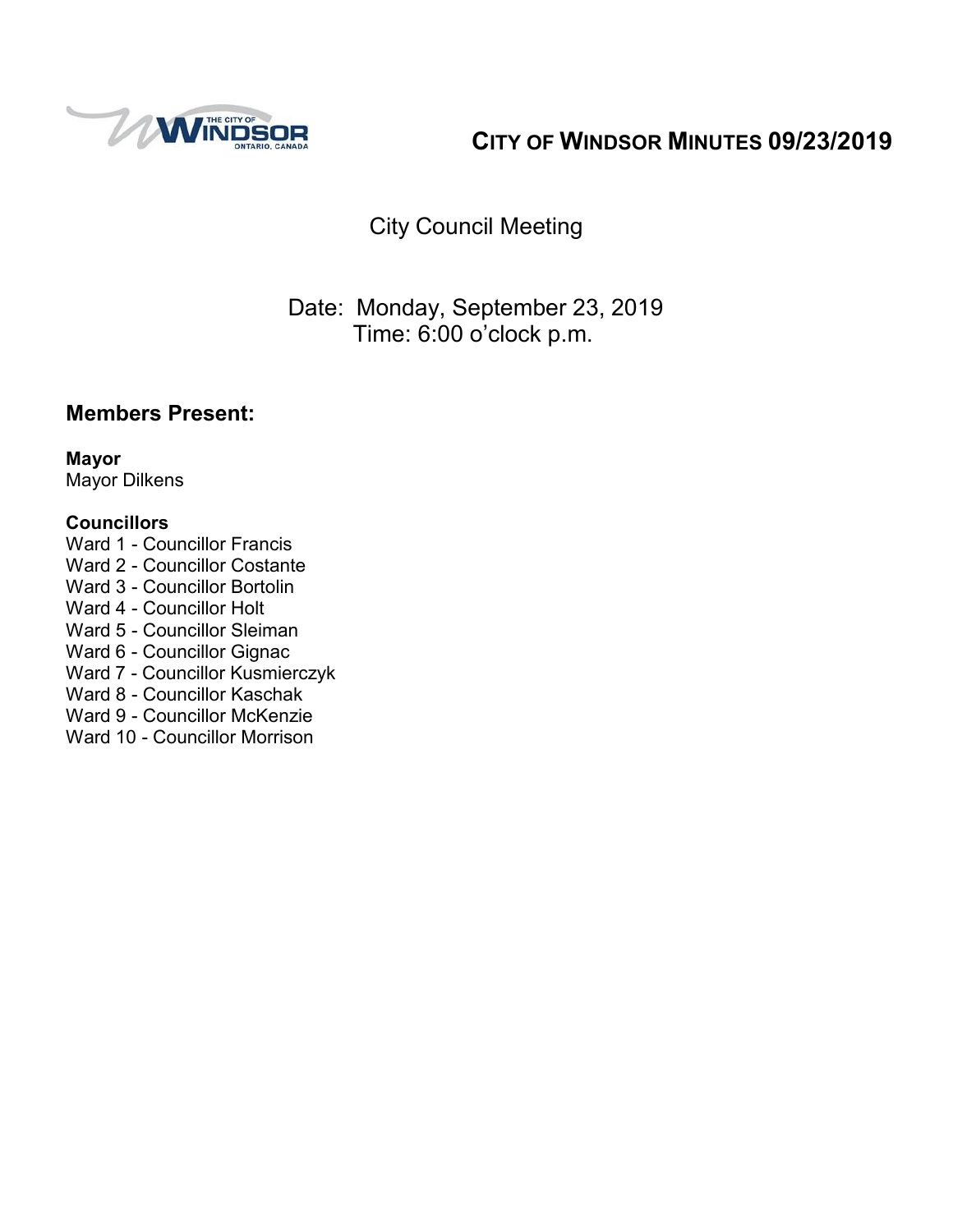## **1. ORDER OF BUSINESS**

## **2. CALL TO ORDER - Playing of the National Anthem**

Following the playing of the Canadian National Anthem, the Mayor calls the meeting to order at 6:03 o'clock p.m.

## **3. DISCLOSURE OF PECUNIARY INTEREST AND THE GENERAL NATURE THEREOF**

None disclosed.

# **4. ADOPTION OF THE MINUTES**

## **4.1. Adoption of the Windsor City Council meeting minutes held September 9, 2019**

Moved by: Councillor McKenzie Seconded by: Councillor Morrison

That the minutes of the meeting of Council held September 9, 2019 **BE ADOPTED** as presented. Carried.

Report Number: SCM 332/2019

## **5. NOTICE OF PROCLAMATIONS**

"Rail Safety Week" - September 23 – 29, 2019 "British Home Children's Day" - September 28, 2019

## **Flag Raising Ceremony:**

"Franco Ontarian Day" – September 25, 2019 "Canadian Cancer Society CIBC Run for the Cure" – September 30, 2019. The actual Run is on October 6<sup>th</sup>, 2019. "International Day of Elder Persons and Canada Senior's Day" – October 1, 2019

## **City Hall Building Illumination:**

"Franco Ontarian Day" – September 25, 2019 "British Home Children's Day" - September 28, 2019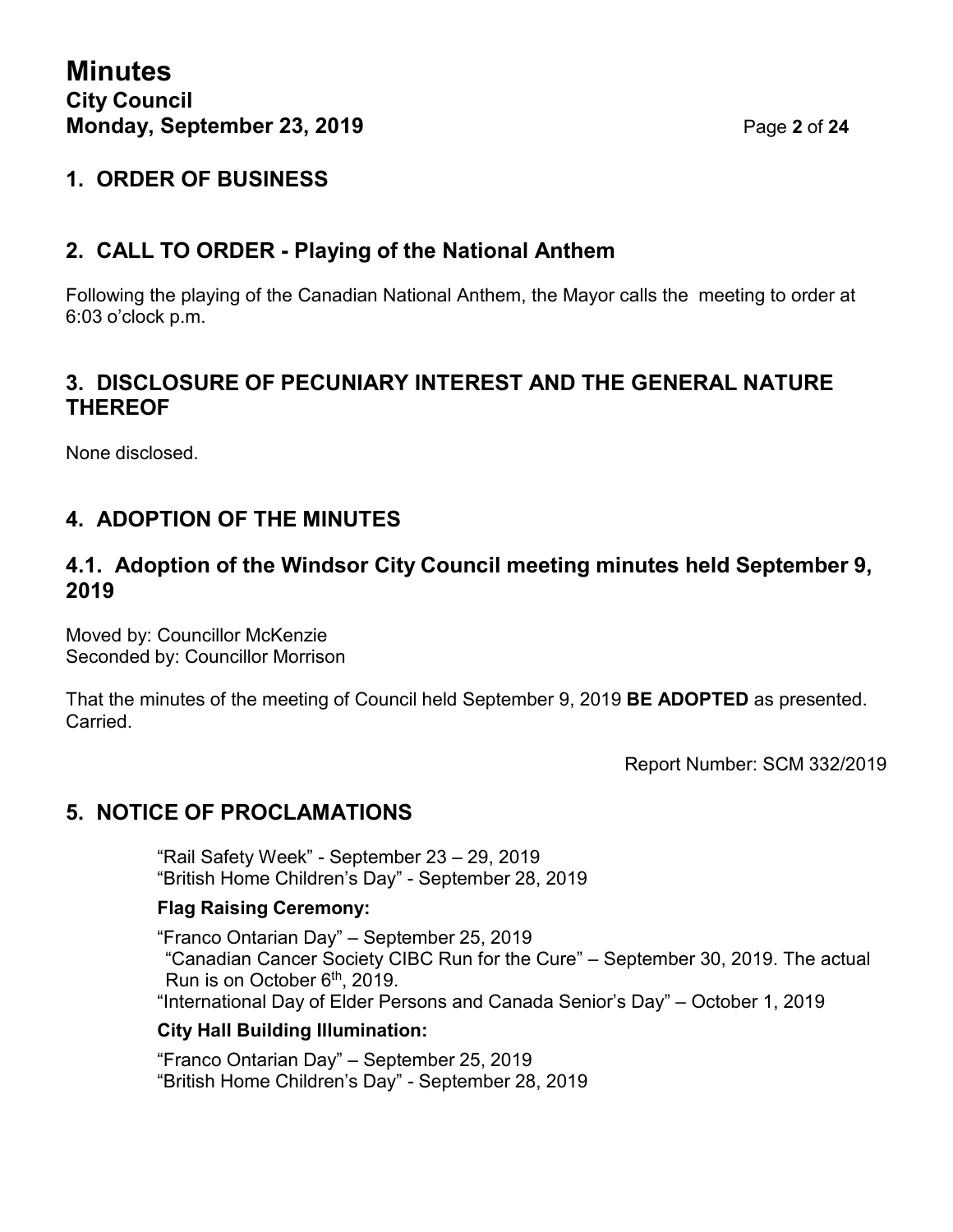# **Minutes City Council Monday, September 23, 2019** Page **3** of **24 6. COMMITTEE OF THE WHOLE**

Moved by: Councillor Sleiman Seconded by: Councillor Bortolin

That Council do now rise and move into Committee of the Whole with the Mayor presiding for the purpose of dealing with:

- (a) communication items;
- (b) consent agenda;
- (c) hearing requests for deferrals, referrals and/or withdrawals of any items of business;
- (d) hearing presentations and delegations;
- (e) consideration of business items;
- (f) consideration of Committee reports:
	- (i) **Report of Special In-Camera Meeting or other Committee as may be held prior to Council** (if scheduled); and

(g) consideration of by-law 107-2019 through 109-2019 (inclusive). Carried.

## **7. COMMUNICATIONS INFORMATION PACKAGE**

## **7.1. Correspondence, Monday September 23, 2019**

Moved by: Councillor Costante Seconded by: Councillor Francis

Decision Number: CR470/2019

That the following Communication Items 7.1.1 through 7.1.8 inclusive as set forth in the Council Agenda **BE REFERRED** as noted:

| No.   | Sender                                                       | Subject                                                                                                                                                                                         |  |
|-------|--------------------------------------------------------------|-------------------------------------------------------------------------------------------------------------------------------------------------------------------------------------------------|--|
| 7.1.1 | Ministry of the<br>Environment,<br>Conservation and<br>Parks | Environmental Compliance Approval for sanitary<br>and storm sewers on Memorial Drive (between Vimy<br>Avenue and east of Marentette Avenue).<br><b>City Engineer</b><br>SW/13580<br>Note & File |  |
| 7.1.2 | Manager of Urban<br>Design                                   | Application for Site Plan Approval, Alethinos<br>Properties Ltd., Conversion to Existing Dwelling into<br>Multiple Dwelling (Max 4 Units), 3203 Peter St.<br>ZS/13598<br>Note & File            |  |
| 7.1.3 | Manager of Urban                                             | Application for Site Plan Approval for Spirol                                                                                                                                                   |  |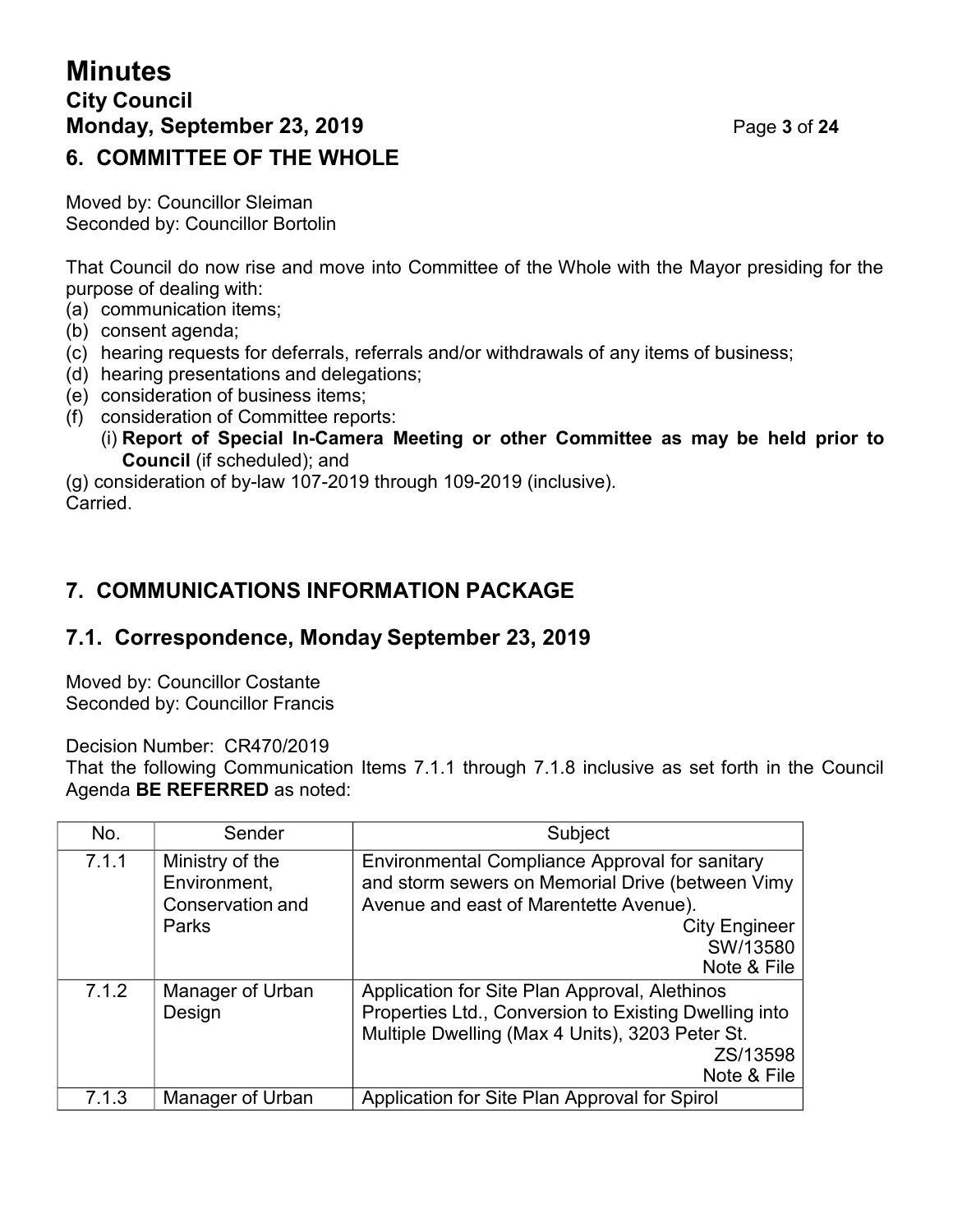# **Minutes City Council Monday, September 23, 2019 Page 4** of 24

| No.                       | Sender             | Subject                                                                                  |  |
|---------------------------|--------------------|------------------------------------------------------------------------------------------|--|
|                           | Design             | Industries Limited, Proposed New Addition, 3103 St.<br>Etienne Blvd.                     |  |
|                           |                    | ZS/13597                                                                                 |  |
|                           |                    | Note & File                                                                              |  |
| 7.1.4                     | Manager of Urban   | Application for Site Plan Approval, Heritage Tire                                        |  |
|                           | Design             | Sales Inc., Proposed New Retail/Commercial, 1797<br>Benjamin Ave.                        |  |
|                           |                    | ZS/13596                                                                                 |  |
|                           |                    | Note & File                                                                              |  |
| 7.1.5<br>Manager of Urban |                    | Application for Site Plan Approval, Khishfi Rafih,                                       |  |
|                           | Design             | Overflow 131 Parking Spaces Area for Car                                                 |  |
|                           |                    | Dealership, 1325 Division Rd.                                                            |  |
|                           |                    | ZS/13595                                                                                 |  |
|                           |                    | Note & File                                                                              |  |
| 7.1.6                     | Manager of Urban   | Application for Site Plan Approval, Farhi Holdings                                       |  |
|                           | Design             | Corporation, Proposed New Four 6-Storey<br>Apartment Buildings, 1600 Lauzon Rd.          |  |
|                           |                    | ZS/13594                                                                                 |  |
|                           |                    | Note & File                                                                              |  |
| 7.1.7                     | Manager of Urban   | Application for Site Plan Approval, 9590480 CDA                                          |  |
|                           | Design             | LTD C/O Doug Karamarkovic, New Transport<br>Trailer Storage Area, Self Storage Container |  |
|                           |                    |                                                                                          |  |
|                           |                    | Storage Area And Transport Trailer and Truck                                             |  |
|                           |                    | Detailing Facility, 3955 County Rd 42                                                    |  |
|                           |                    | ZS/13601                                                                                 |  |
|                           |                    | Note & File                                                                              |  |
| 7.1.8                     | Committee of       | Applications to be heard by the Committee of                                             |  |
|                           | Adjustment/Consent | Adjustment/Consent Authority, afternoon of                                               |  |
|                           | Authority          | Thursday, October 3, 2019, 3:30 p.m., Council                                            |  |
|                           |                    | Chambers, 1 <sup>st</sup> Floor, Windsor City Hall, 350 City                             |  |
|                           |                    | <b>Hall Square West</b><br>ZC2019                                                        |  |
|                           |                    | Note & File                                                                              |  |
|                           |                    |                                                                                          |  |

Carried.

Report Number: CMC 15/2019

# **7.2. Amended 2019 Approved Capital Budget**

Moved by: Councillor Costante Seconded by: Councillor Francis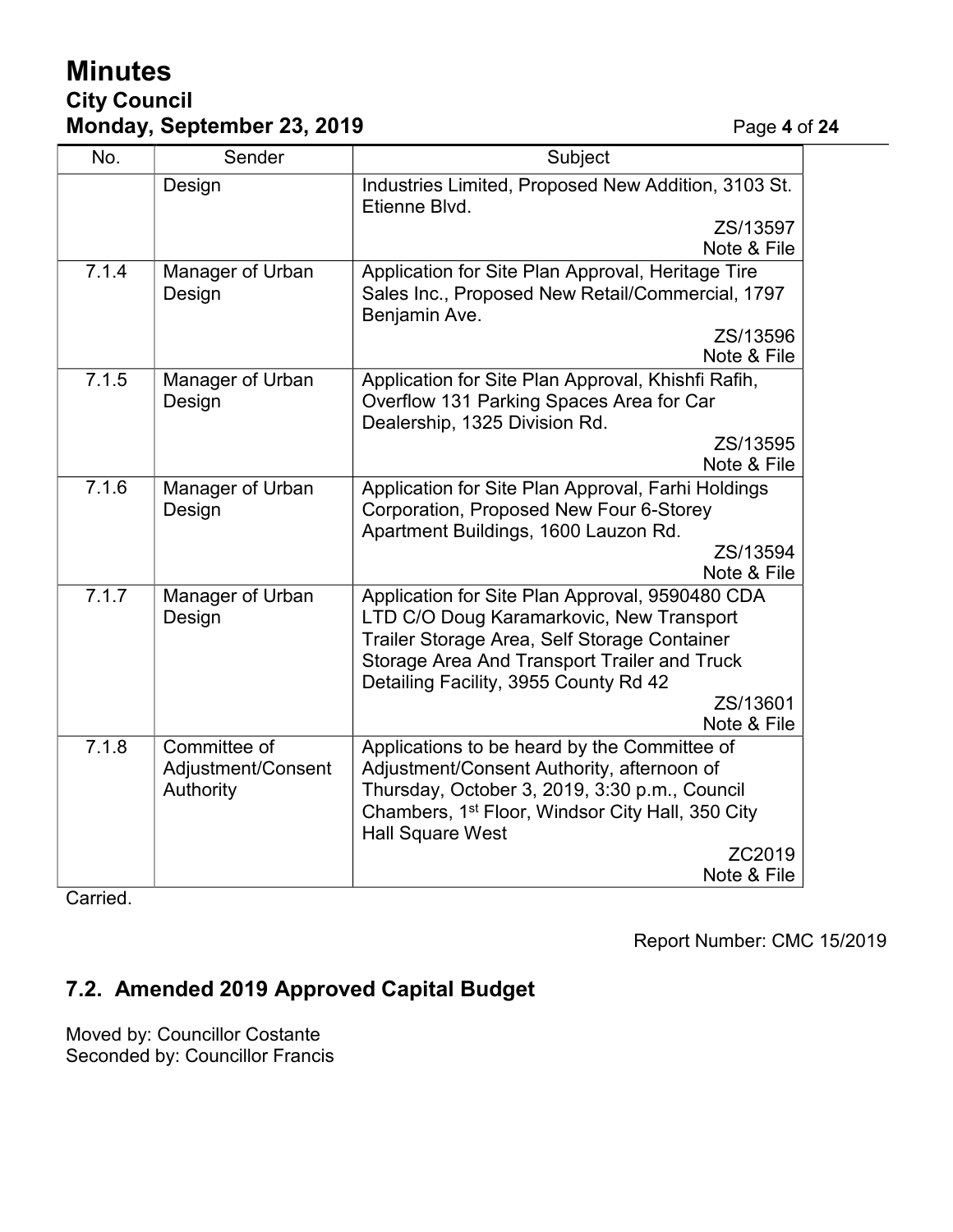# **Minutes City Council Monday, September 23, 2019** Page **5** of **24**

Decision Number: CR471/2019

That City Council **RECEIVE FOR INFORMATION** the amended 2019 approved Capital Budget inclusive of changes stemming from the formal announcement of the Federal Gas Tax one-time top-up payment and the Disaster Mitigation Adaptation Fund (DMAF) grant announcement. **Carried** 

> Report Number: CM 32/2019 Clerk's File: AF/13207

## **7.3. Status Report on Implementation of Audit Recommendations as of August 31, 2019 - City Wide**

Moved by: Councillor Costante Seconded by Councillor Francis

Decision Number: CR472/2019 That City Council **RECEIVE FOR INFORMATION** the Status Report on Implementation of Audit Recommendations as of August 31, 2019 (attached as Appendix A). Carried.

> Report Number: CM 33/2019 Clerk's File: AF/11247

# **7.4. Summary of Ministry of Labour (MOL) visits from January to June 2019**

Moved by: Councillor Costante Seconded by Councillor Francis

Decision Number: CR473/2019

That City Council **RECEIVE FOR INFORMATION** this report from the Executive Director of Human Resources with respect to Field Reports issued by the Ministry of Labour (hereafter known as the MOL) to the Corporation of the City of Windsor (Corporation) from the timeframe of January 1<sup>st</sup> through June 30<sup>th</sup> 2019. Carried.

> Report Number: CM 31/2019 Clerk's File: GP2019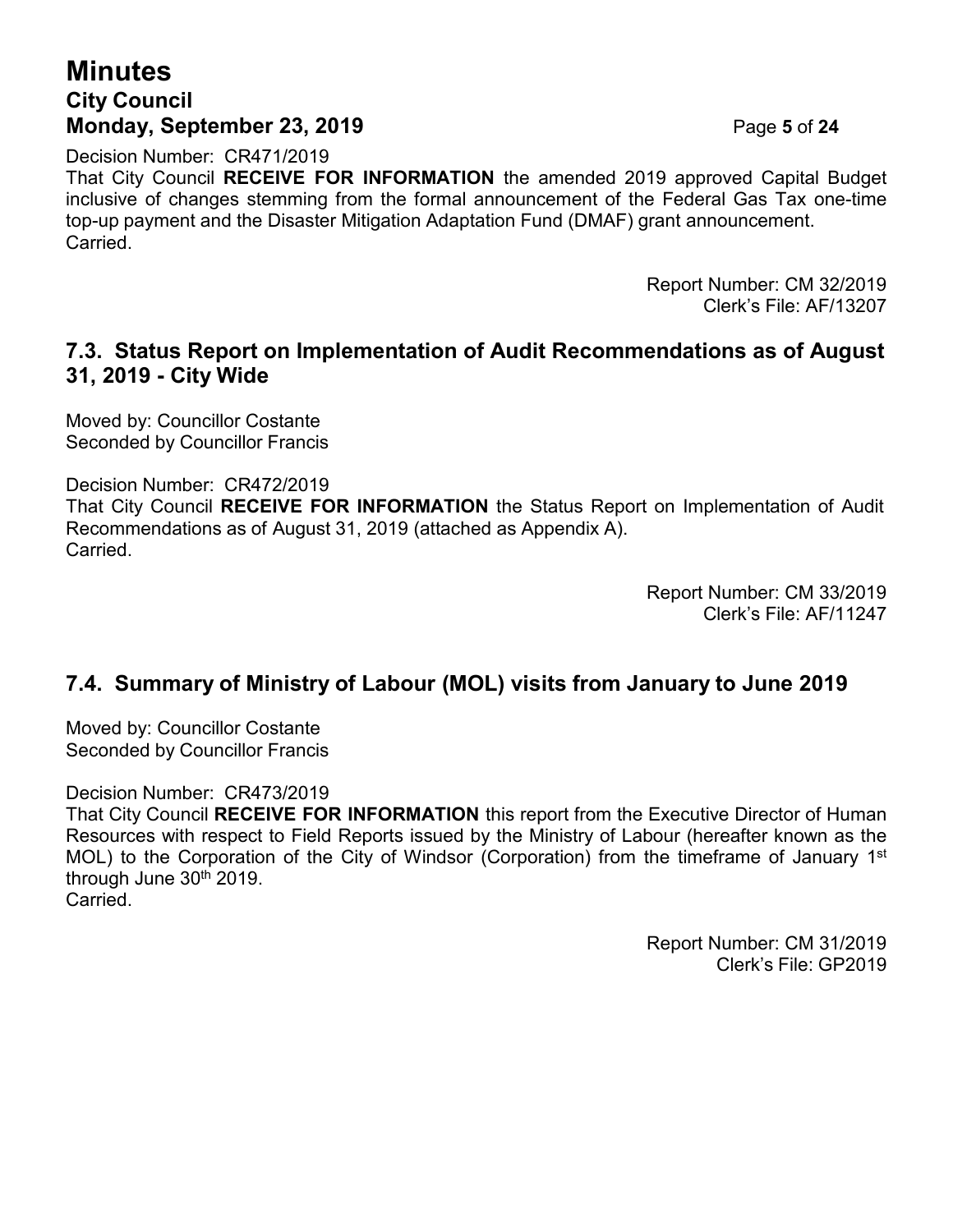**Minutes City Council Monday, September 23, 2019** Page **6** of **24 8. CONSENT AGENDA**

## **8.1. Relief from Property Taxation 2018 - Extreme Poverty and/or Sickness**

Moved by: Councillor Gignac Seconded by: Councillor Holt

Decision Number: CR474/2019

That City Council **ACCEPT** Administration's recommendation with regards to approval of six (6) applications for a total tax relief of \$9,653.88 (inclusive of education portion); and,

That City Council **SUPPORT** Administration's recommendation with regards to the denial of fourteen (14) applications for tax relief. Carried.

> Report Number: C 119/2019 Clerk's File: AF2019

## **8.2. Applications for Tax Reductions under Sections 357/358 of the Ontario Municipal Act, 2001 - City Wide**

Moved by: Councillor Gignac Seconded by: Councillor Holt

Decision Number: CR475/2019

That City Council **ACCEPT** Administration's recommendations with regards to Applications for Tax Reduction, Cancellation and Refunds as outlined in the Financial Matters within the Report to Council; and,

That the CFO/City Treasurer (or designate) **BE AUTHORIZED** to amend the City's Tax Master Collector's Roll for the 2017, 2018 and 2019 taxation years in the amount of \$283,002.35 (including the education portion). Carried.

> Report Number: C 157/2019 Clerk's File: AF2019

## **8.3. Minutes of the Diversity Committee of its meeting held June 13, 2019**

Moved by: Councillor Gignac Seconded by: Councillor Holt

Decision Number: CR476/2019 CSPS 64 That the minutes of the Diversity Committee meeting, held June 13, 2019 **BE RECEIVED. Carried**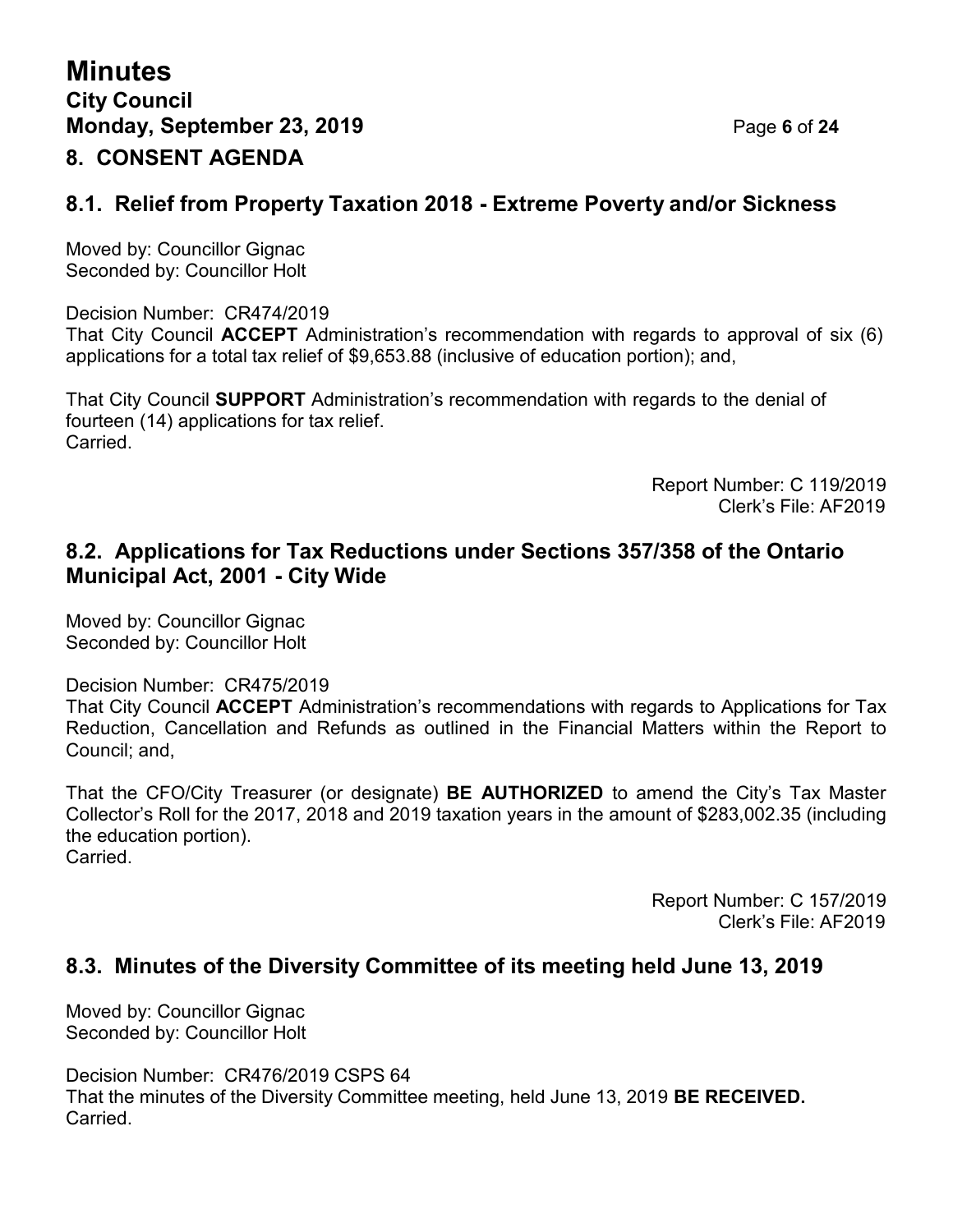**Minutes City Council Monday, September 23, 2019** Page **7** of **24**

Report Number: SCM 250/2019 Clerk's File: MB2019

## **8.4. Ministry of Children, Community and Social Services Service Agreements - City Wide**

Moved by: Councillor Gignac Seconded by: Councillor Holt

Decision Number: CR477/2019 CSPS 65

That City Council **CONFIRM AND RATIFY** the signing of the 2019 Ministry of Children, Community and Social Services (MCCSS) Service Contract in force from January 1, 2019 by the Chief Administrative Officer as per CAO56/2019; and further,

That the Chief Administrative Officer and City Clerk **BE AUTHORIZED** to execute the Ministry of Children, Community and Social Services (MCCSS) Service Contracts for 2019 and subsequent years on behalf of the City for the delivery of employment and social assistance programs, in accordance with the City's legislated obligations as determined by MCCSS. Authorization would be subject to APPROVAL as to technical content by the Community Development & Health Services Commissioner, as to legal form by the City Solicitor, and as to financial content by the City Treasurer and Chief Financial Officer; and further,

That City Council **AUTHORIZE** the Executive Director of Employment and Social Services and Chief Financial Officer or designate to sign the Annual MCCSS – Ontario Works (OW) Budget Submissions and Year End Financial Reports; and further,

That City Council **AUTHORIZE** that agreements with employers, agencies and organizations as determined by the Community Development & Health Services Commissioner **BE PREPARED**; and further,

That City Council **AUTHORIZE** the Community Development and Health Services Commissioner to sign, amend, or terminate such agreements on behalf of the City in accordance with the criteria established by the MCCSS Service Contract where the net city contribution does not exceed \$150,000 or \$1,000,000 gross. For agreements that exceed a \$150,000 net city contribution or a \$1,000,000 gross contribution, that in addition to the Community Development & Health Services Commissioner, the Chief Administrative Officer be required to sign as a secondary authority; and further,

That Agreements with employers, agencies and organizations **BE APPROVED** as to technical content by the Executive Director of Employment & Social Services, as to legal form by the City Solicitor, and as to financial content by the City Treasurer and Chief Financial Officer, or designates. Provided the agreements conform to the standard format reviewed and pre-approved by the City Solicitor, the City Solicitor is not required to approve each individual agreement as to form; and further,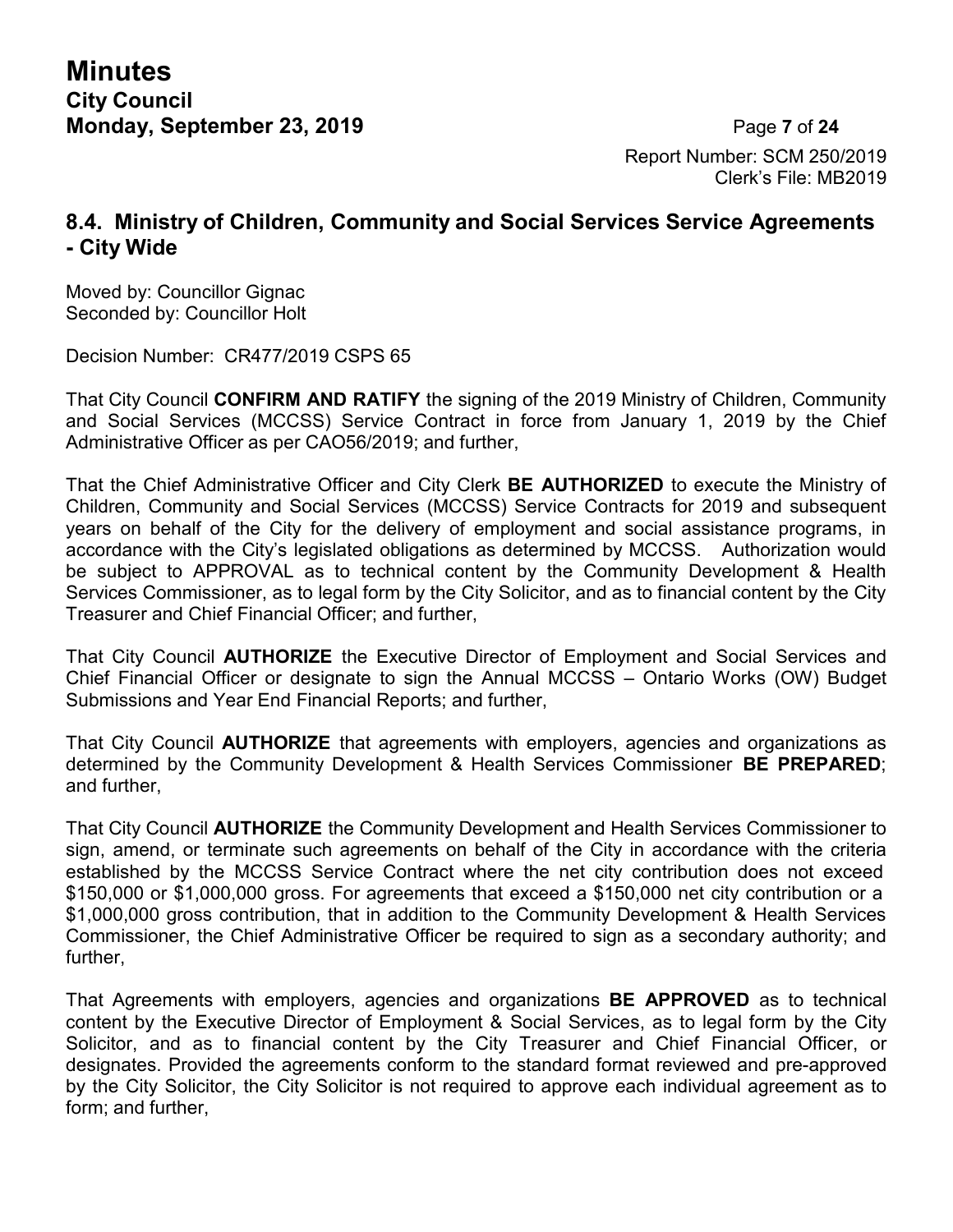# **Minutes City Council Monday, September 23, 2019** Page **8** of **24**

That City Council **AUTHORIZE** the Executive Director of Employment and Social Services or designate to sign the following administrative reports:

- Ontario Works Service Plans:
- Other Administrative Reports as specified from time to time by the Ministry of Children, Community and Social Services.

Carried.

Report Number: S 150/2019 Clerk's File: SS2019

## **8.5. P2P 2018 Update - City Wide**

Moved by: Councillor Gignac Seconded by: Councillor Holt

Decision Number: CR478/2019 CSPS 66 That the report from the Coordinator of Social Planning regarding the 2018 Pathway to Potential Social Investment Plan **BE RECEIVED** for information. Carried.

> Report Number: S 152/2019 Clerk's File: SS/10488

## **8.7. Sharps Disposal Bin Initiative - City Wide**

Moved by: Councillor Gignac Seconded by: Councillor Holt

Decision Number: CR480/2019 CSPS 68

That the report of the Commissioner of Community Development and Health Services regarding the Sharps Disposal Bin Initiative **BE RECEIVED** for information; and further,

That City Council **AUTHORIZE** the Commissioner of Community Development and Health Services or the City Engineer, or their designates, to assume the operational and maintenance costs associated with five additional sharps disposal bins and to take any additional actions deemed appropriate to manage the Sharps Disposal Bin Initiative such that those actions do not exceed the total annual funding approved by Council; and further,

That the Chief Administrative Officer, City Clerk and/or the City Treasurer **BE AUTHORIZED** to execute any documents required to bring effect to the decisions of the Commissioner of Community Development and Health Services or City Engineer, subject to approval as to form by the City Solicitor, to financial content by the City Treasurer, and technical content by the Commissioner of Community Development and Health Services or City Engineer. Carried.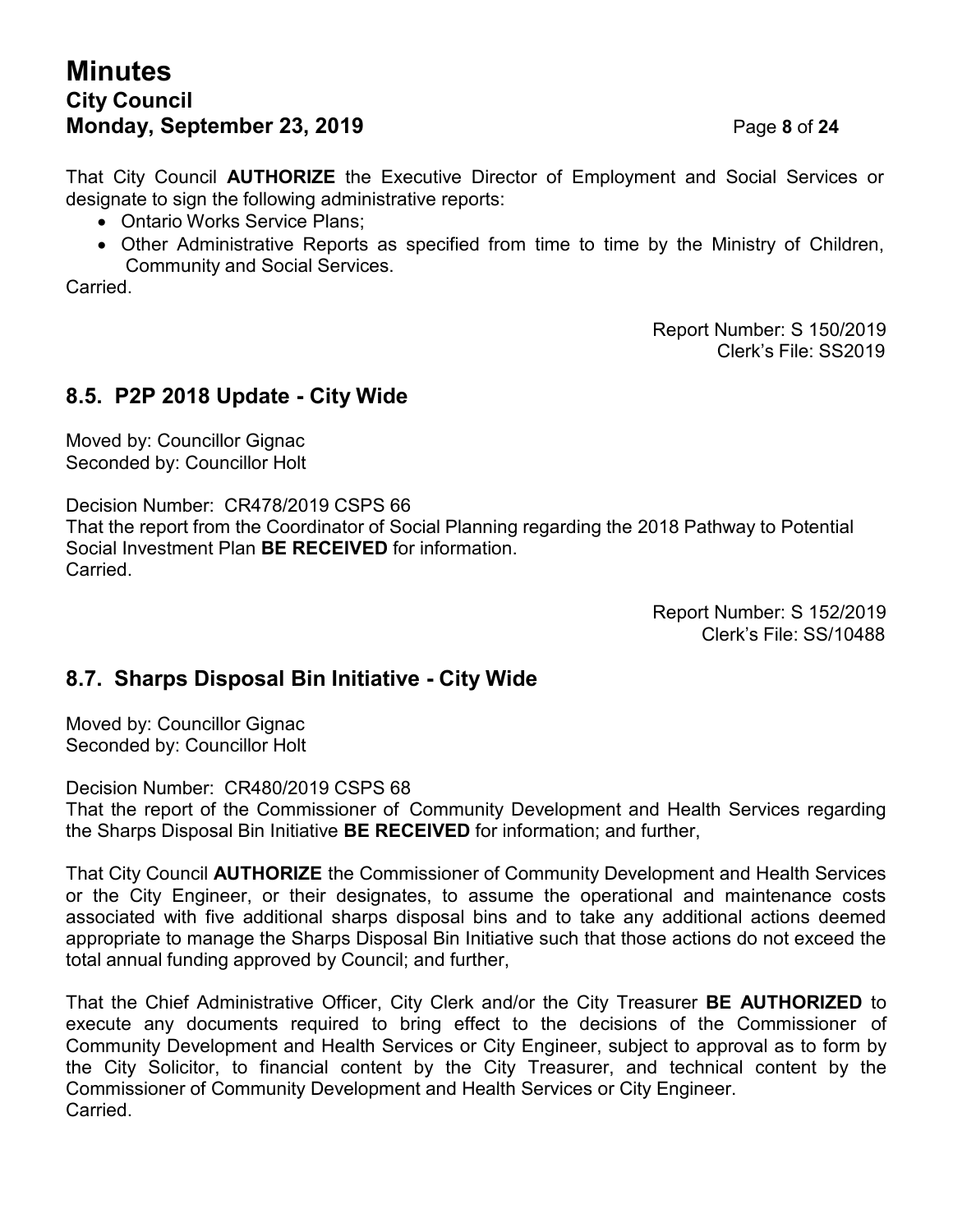**Minutes City Council Monday, September 23, 2019** Page **9** of **24**

Report Number: S 156/2019

Clerk's File: SS/13335

## **11.2. Declaration of Improved Property Municipally Known as 1235 Monmouth Road Surplus and Authority to Offer for Sale-Ward 4**

Moved by: Councillor Gignac Seconded by: Councillor Holt

Decision Number: CR486/2019

- **I.** That the following City of Windsor (the "**City**") improved property **BE DECLARED** surplus:
	- Municipal address: **1235 Monmouth Road** situate on the west side of Monmouth Road, south of Ontario Street
	- **E** Legal Description: Lot 21 on Registered Plan 554
	- **•** Lot size: 30 feet x 144.25 feet  $(9.14m \times 43.97m)$
	- **•** Lot area: 4,327.5 sq ft (402.1 m<sup>2</sup>)
	- Improvements: Two storey residential building (herein the "**Subject Property**"); and
- **II.** That the Manager of Real Estate Services **BE AUTHORIZED** to offer the improved property identified in Recommendation I for sale on the MLS at a price to be determined by the Manager of Real Estate Services commensurate with an independent appraisal.

Carried.

Report Number: C 158/2019 Clerk's File: APM2019

## **11.3. Habitat for Humanity Windsor-Essex Request To Waive Development And Related Fees For 55 Edinborough Road - Ward 10**

Moved by: Councillor Gignac Seconded by: Councillor Holt

Decision Number: CR487/2019

That City Council **DENY** the request from Habitat for Humanity Windsor-Essex to waive development and related fees paid for the construction of its Charitable Offices, ReStore Recycling and Training Centre located at 55 Edinborough Street. Carried.

> Report Number: C 161/2019 Clerk's File: SB2019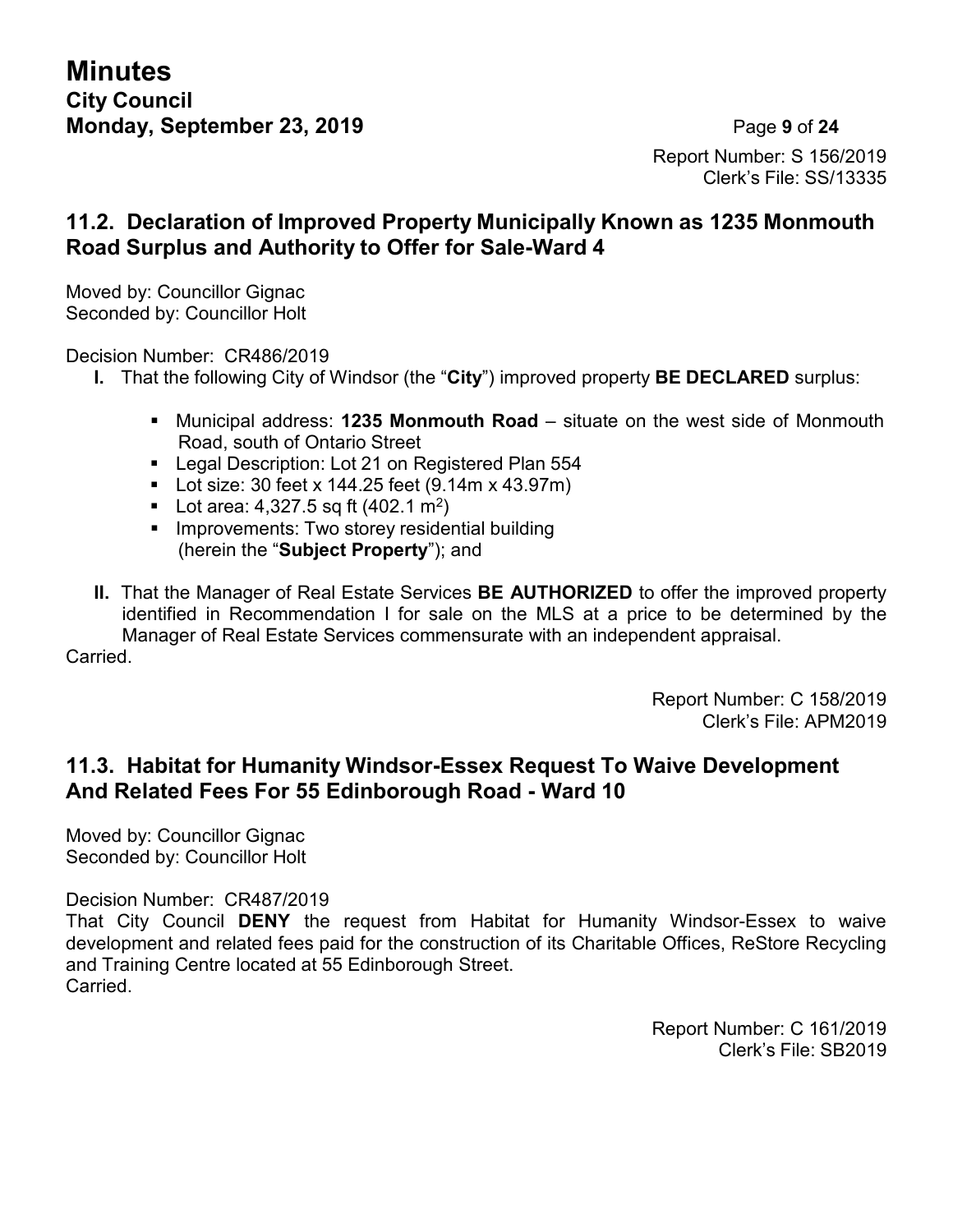# **Minutes City Council Monday, September 23, 2019 Page 10 of 24 9. REQUEST FOR DEFERRALS, REFERRALS AND/OR WITHDRAWALS**

None Requested.

# **10. PRESENTATIONS AND DELEGATIONS (5 Minute maximum per delegate)**

## **10.1. Windsor Symphony Orchestra (WSO) Presentation on Soundwaves impact report on WSO/Capitol Theatre 2018-2019 season**

### **Jennifer McKim, Windsor Symphony Orchestra (WSO) Board Chair; and Robert Franz, WSO Music Director**

Jennifer McKim, Windsor Symphony Orchestra (WSO) Board Chair; and Robert Franz, WSO Music Director appear before Council to provide an overview regarding "Soundwaves", the impact report on the results for the WSO/Capitol Theatre for 2018-2019 season, brief highlights by the Windsor Symphony Orchestra such as outreach/education; youth orchestra; school program; community outreach and fund raising and conclude by outlining their goals as follows: creating concerts people want to hear; showcasing artists; reflect diversity of community; collaborations; working with students; and provide a brief summary of the impact on the community the Windsor Symphony Orchestra has had in the 2018/2019 season.

Moved by: Councillor Gignac Seconded by: Councillor Francis

Decision Number: CR482/2019

That the presentation by Jennifer McKim and Robert Franz, regarding the impact report on the results for the Windsor Symphony Orchestra (WSO) Capitol Theatre for 2019-2019 season (Soundwaves) **BE RECEIVED** for information. Carried.

# **10.2. Black Oak Heritage Park Management Plan**

## **Dan Barcza, President, Terrestrial and Restoration Ecologist,** *Sage Earth*

Dan Barcza, President, Terrestrial and Restoration Ecologist, *Sage Earth* appears before Council regarding the administrative report entitled "Black Oak Heritage Park Management Plan" and provides a brief overview of some of the types of threatened species that are in the park including: Purple Twayblade, Northern Map Turtle and Willowleaf Aster; indicates he has surveyed the plants and animals in the park and stresses that the Management plan outlines an analysis of all of the surveys and research and provides recommendations for the protection and restoration and is intended to guide future management of the Park.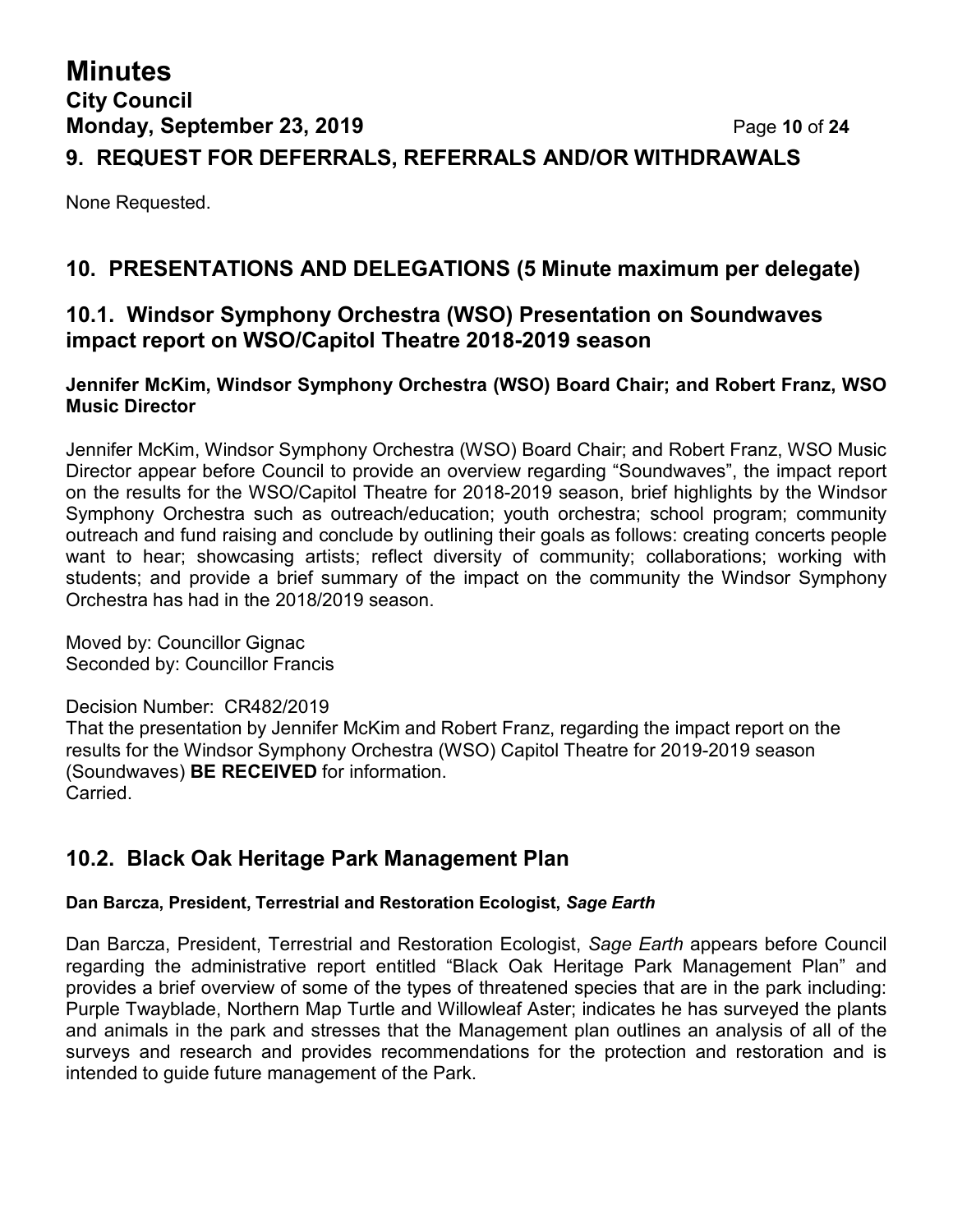# **Minutes City Council Monday, September 23, 2019 Page 11 of 24 Bill Roesel, Friends of Ojibway Prairie**

Bill Roesel, Friends of Ojibway Prairie appears before Council in support of the recommendation in the administrative report entitled "Black Oak Heritage Park Management Plan" and provides a brief overview of his organization and concludes by offering their services to the City to assist with the restoration efforts along with a donation of funds.

Moved by: Councillor Francis Seconded by: Councillor Bortolin

Decision Number: CR483/2019 That Council **APPROVE** the report from Sage Earth Consulting on the Black Oak Heritage Park Management Plan; and further,

That the cost to **IMPLEMENT** the recommendations found within the Black Oak Heritage Park Management Plan be considered in ongoing budgets to align with capital and operational budgets as required; and further,

That the location of future activities within Black Oak Heritage Park **ARE DICTATED** by the Management Plan and in keeping with the recommendations found within the Management Plan. **Carried** 

> Report Number: C 133/2019 Clerk's File: SR/10597

## **10.3. PwC Internal Audit Summary Report May 1 to August 31, 2019**

#### **Christopher O'Connor, Partner; and Suk Bedi, Director, Risk Assurance Services, PricewaterhouseCoopers LLP**

Christopher O'Connor, Partner; and Suk Bedi, Director, Risk Assurance Services, PricewaterhouseCoopers LLP appear before Council regarding the PwC Internal Audit Summary Report May 1 to August 31, 2019 and provide a brief outline of the projects in the report: Internal Audit Performance Dashboard 2019-20; Concerned Citizen and Employee Hotline Status; Life Cycle Costing & Asset Planning Methodology Internal Audit Report; Cyber Response Strategy Internal Audit Report; HR Recruiting Process & Retention Strategy Internal Audit Report and conclude by indicating that no problems have been discovered and objectives are being met.

Moved by: Councillor McKenzie Seconded by: Councillor Costante

Decision Number: CR484/2019

That the **attached** report provided by PricewaterhouseCoopers LLP (PwC) for the period May 1, 2019 to August 31, 2019 comprised of the following:

a) Internal Audit Performance Dashboard 2019-20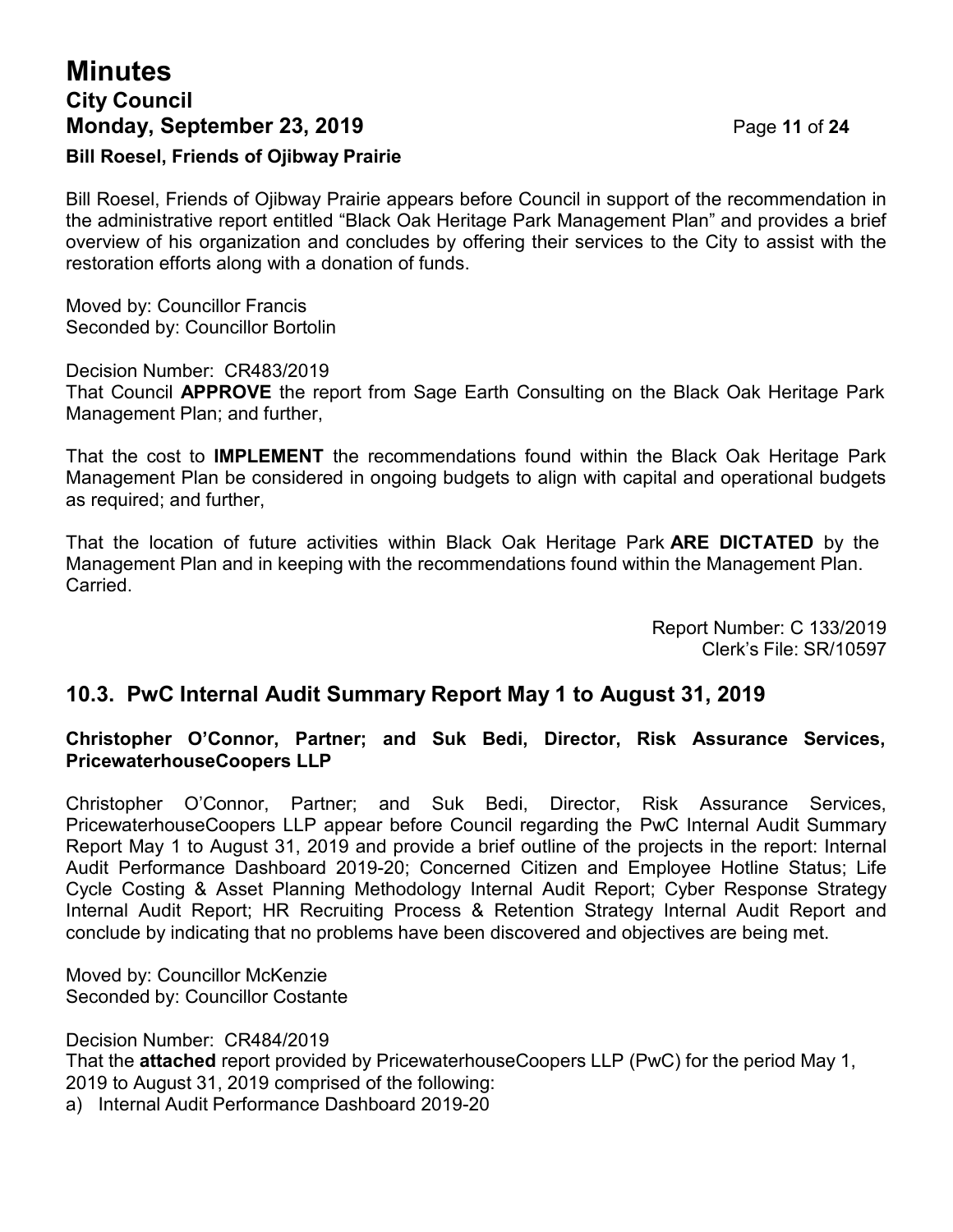# **Minutes City Council Monday, September 23, 2019 Page 12 of 24**

- b) Concerned Citizen and Employee Hotline Status
- c) Life Cycle Costing & Asset Planning Methodology Internal Audit Report
- d) Cyber Response Strategy Internal Audit Report
- e) HR Recruiting Process & Retention Strategy Internal Audit Report

**BE RECEIVED** for information; and further,

That City Council **AUTHORIZE** administration to proceed to implement the Management Action Plan as prescribed in the Cyber Response Strategy Internal Audit Report; and,

That City Council **DIRECT** administration to report on the progress of the implementation of the Management Action Plans and that such reports should coincide with PricewaterhouseCoopers LLP's quarterly updates to Council. Carried.

Councillors Bortolin and Kaschak were absent from the meeting when the vote was taken on this matter.

> Report Number: SCM 318/2019 Clerk's File: AF/11247

## **8.6. Community Impacts resulting from Ministry of Children, Community and Social Services Funding and Policy Changes - City Wide**

## **Marion Overholt, Executive Director, Legal Assistance of Windsor and Community Legal Aid**

Marion Overholt, Executive Director, Legal Assistance of Windsor and Community Legal Aid appears before Council in support of the administrative report entitled "Community Impacts resulting from Ministry of Children, Community and Social Services Funding and Policy Changes" and provides a brief overview of the changes to children's benefits, the disability definition and the collection of overpayments and concludes by suggesting that these funding and policy changes may lead to an increase in homelessness, and hopes that the provincial govenment will reverse this decision.

Moved by: Councillor McKenzie Seconded by: Councillor Holt

## Decision Number: CR479/2019 CSPS 67

That the report from the Executive Director, Employment & Social Services providing updates on the 2019 Ministry of Children, Community and Social Services Funding and Policy Changes and resulting impacts **BE RECEIVED** for information; and further,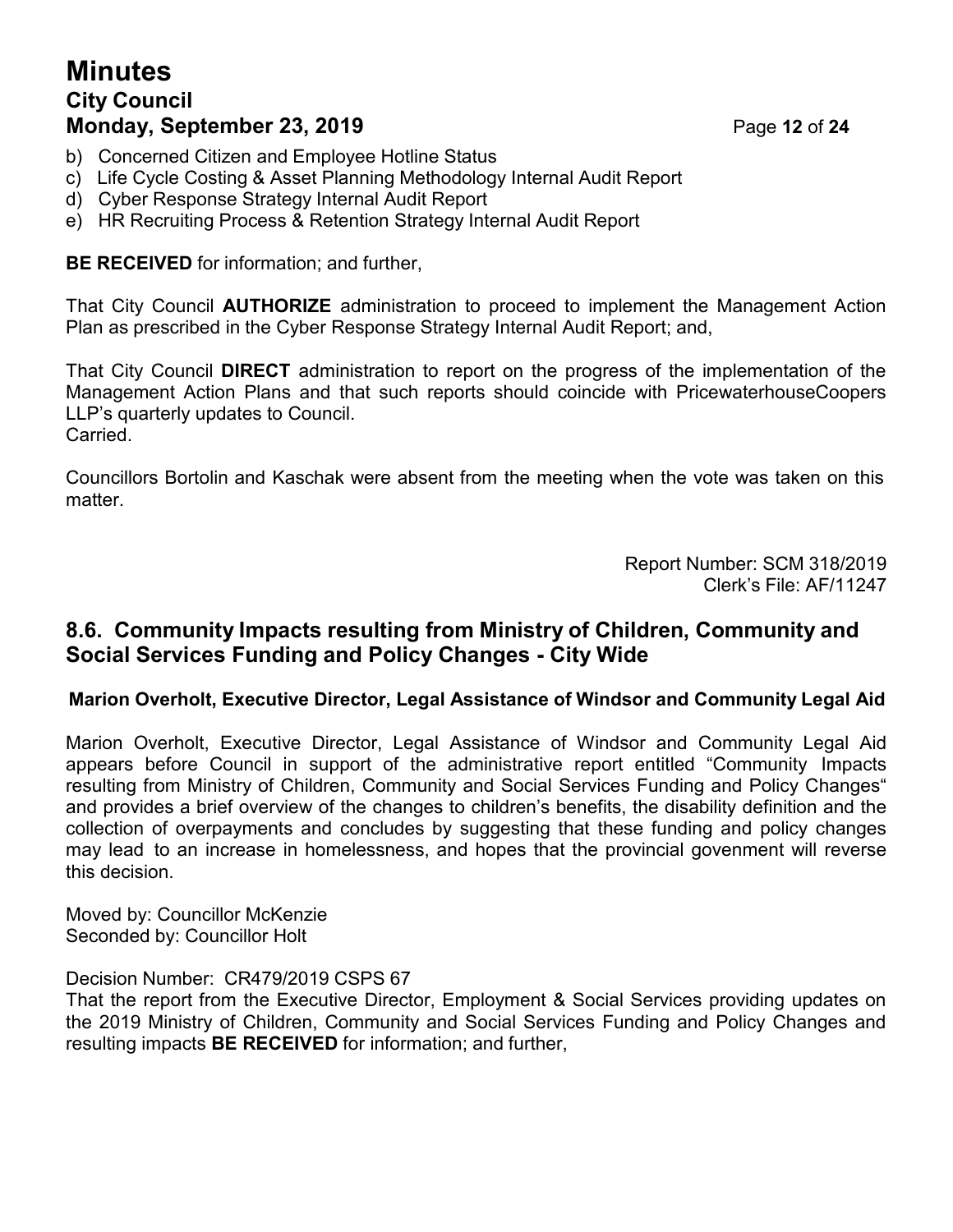# **Minutes City Council Monday, September 23, 2019 Page 13 of 24**

That City Council **BE REQUESTED** to petition the Provincial government against cuts in funding to the Employment & Social Services department that will directly affect the basic needs and provision of services to residents, and result in additional downloaded costs to the municipality; and,

That the following motion **BE SUPPORTED**:

WHEREAS, The Transition Child Benefit ("the Benefit") provides essential financial support to children living in poverty in Windsor and Essex County;

AND WHEREAS the cancellation of the Benefit will cause financial hardship to low income capacity to replace the Benefit for qualifying families,

BE IT RESOLVED That the City of Windsor calls on the Government of Ontario to rescind its decision to cancel the Transition Child Benefit ("the Benefit") and urges the Government of Ontario to take all necessary steps to ensure that children living in poverty in Ontario have access to financial support for their basic necessities by maintaining the existing eligibility criteria for the Benefit; and further,

That the City **ENGAGE** the Province through direct dialogue on the impacts to the proposed changes to the definition of ODSP and the proposed overpayment changes; and, That this recommendation **BE FORWARDED** to the Association of Municipalities of Ontario (AMO) and the Ontario Municipal Social Services Association (OMSSA) to request support from the municipalities in Ontario Carried.

> Report Number: S 155/2019 Clerk's File:SS2019

## **8.8. Understanding the Numbers: Addressing Housing Needs Across Windsor Essex Through Coordinated Access Systems - City Wide**

## **Gena Hamelin, resident of Ward 4**

Gena Hamelin, resident of Ward 4 appears before Council to provide comment regarding the report entitled "Understanding the Numbers: Addressing Housing Needs Across Windsor Essex through Coordinated Access Systems" highlights problems with the housing system and concludes by stating she is having problems with her current housing situation and *The Landlord and Tenant Act* doesn't offer the assistance she requires.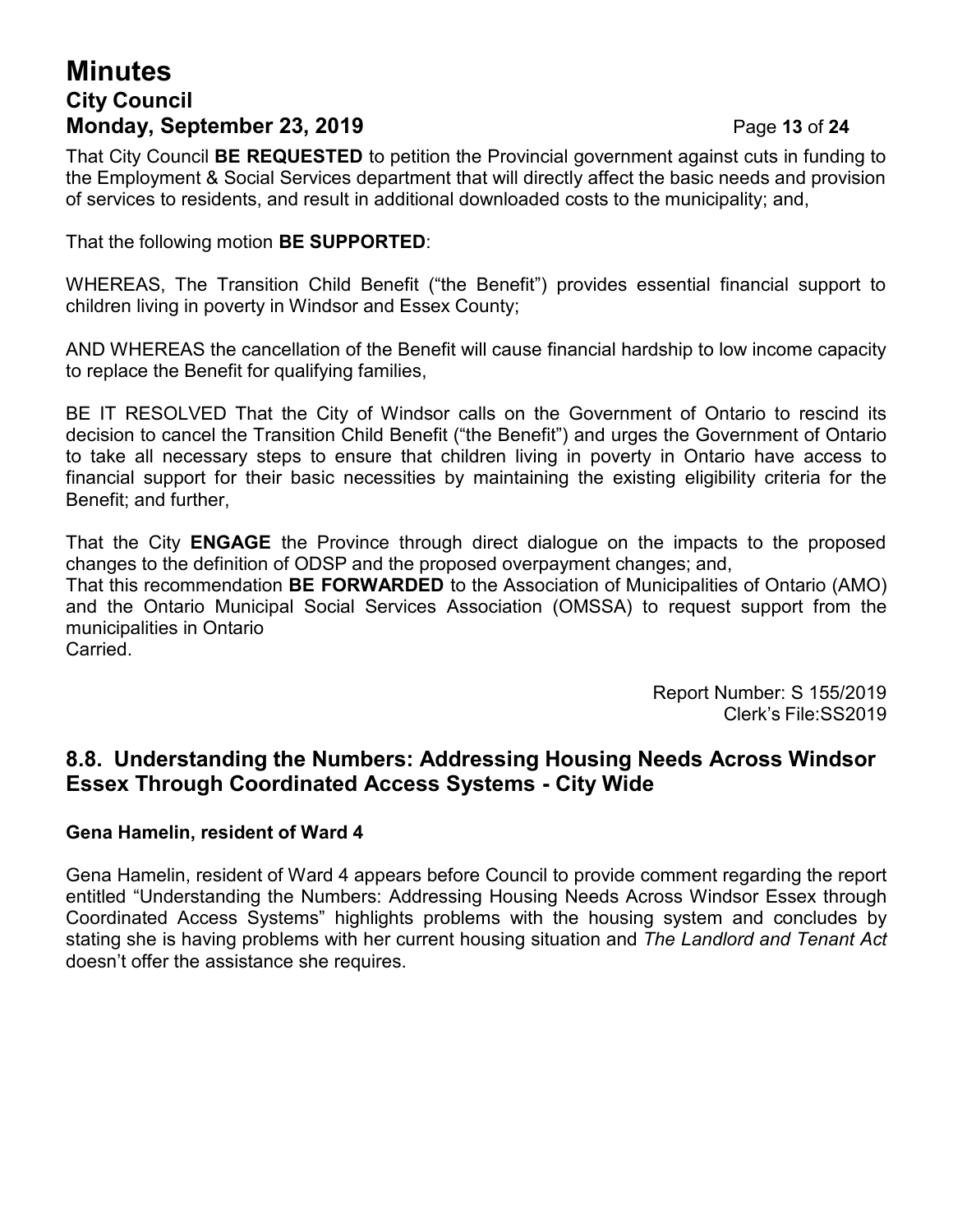# **Minutes City Council Monday, September 23, 2019** Page **14** of **24**

Moved by: Councillor Gignac Seconded by: Councillor Holt

Decision Number: CR481/2019CSPS 69

That this report regarding Addressing Housing Needs Across Windsor Essex through Coordinated Access Systems from the Executive Director of Housing and Children's Services **BE RECEIVED** for information.

Carried.

Report Number: S 157/2019 Clerk's File: SS/4274

## **11.1. Response to CQ2-2019, Options for the Establishment of an Independent Auditor General - City Wide**

#### **Krysta Glovasky-Ridsdale, resident of Ward 9**

Krysta Glovasky-Ridsdale, resident of Ward 9 appears before Council and expresses concern regarding the recommendation of the administrative report Response to CQ2-2019, Options for the Establishment of an Independent Auditor General (City Wide) and concludes by suggesting that an independent Auditor General may assist in finding efficiencies and improvements with no fear of reprisal and urges Council to select an independent Auditor General.

#### **Sherrill Zonjic, resident of Ward 3**

Sherrill Zonjic, resident of Ward 3 appears before Council to provide comment regarding the administrative report entitled "Response to CQ2-2019, Options for the Establishment of an Independent Auditor General," suggesting that Council should appoint an independent Auditor General so that money can be spent more efficiently resulting in less problems throughout the community.

#### **Caroline Taylor, resident of Ward 2**

Caroline Taylor, resident of Ward 2 appears before Council to provide comment regarding the administrative report entitled "Response to CQ2-2019, Options for the Establishment of an Independent Auditor General," suggesting that an independent Auditor General would be totally impartial and would have clear unbiased access to financial information to ensure that tax payers money is being properly managed.

#### **Mike Cardinal, resident of Ward 2**

Mike Cardinal, resident of Ward 2 appears before Council to provide comment regarding the administrative report entitled "Response to CQ2-2019, Options for the Establishment of an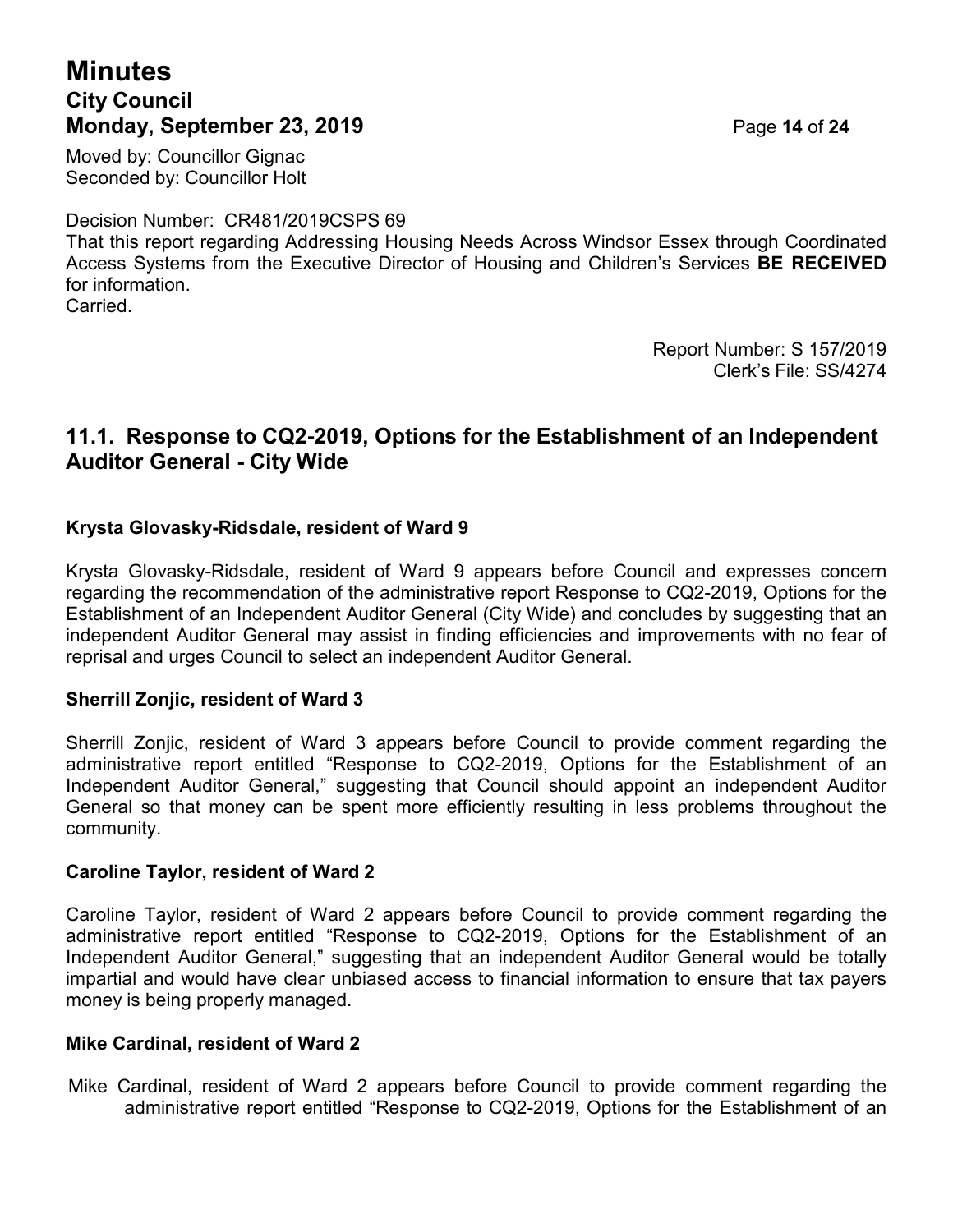# **Minutes City Council Monday, September 23, 2019 Page 15 of 24**

Independent Auditor General," suggesting that Council appoint an independent Auditor General to find issues with current practices and ensure the citizens of Windsor are receiving value for money while maintaining transparency.

Mayor Dilkens leaves the meeting at 7:56 o'clock p.m. and Council Francis assumes the Chair.

### **John Holmes, resident of Ward 6**

John Holmes, resident of Ward 6 appears before Council to provide comment regarding the administrative report entitled "Response to CQ2-2019, Options for the Establishment of an Independent Auditor General," suggesting that Council adopt and independent Auditor General with Option 2 in the administrative report being the preferred option, which would offer value for money audits.

#### **Tom Dean, resident of Ward 6**

Tom Dean, resident of Ward 6 appears before Council to provide comment regarding the administrative report entitled "Response to CQ2-2019, Options for the Establishment of an Independent Auditor General" suggesting that Council approve an Independent Auditor General to ensure a more transparent Council with access to all information without interference from the Mayor and Council to ensure that funds are being handled appropriately.

#### **Lorne Tyndale, resident of Ward 4**

Lorne Tyndale, resident of Ward 4 appears before Council to provide comment regarding the administrative report entitled "Response to CQ2-2019, Options for the Establishment of an Independent Auditor General," suggesting that Council approve an independent Auditor General which would create more accountability and transparency and prefers a modified option 2 from the administrative report, with the establishment of a permanent office.

Mayor Dilkens returns to the meeting at 8:08 o'clock p.m. and Councillor Francis returns to his seat at the Council table.

## **Dee Sweet, resident of Ward 10**

Dee Sweet, resident of Ward 10 appears before Council to provide comment regarding the administrative report entitled "Response to CQ2-2019, Options for the Establishment of an Independent Auditor General," suggesting that Council approve an Independent Auditor General with unfettered access to restore faith, respect and trust between the people and the City.

#### **Martin Ouellette, resident of Ward 3**

Martin Ouellette, resident of Ward 3 appears before Council to provide comment regarding the administrative report entitled "Response to CQ2-2019, Options for the Establishment of an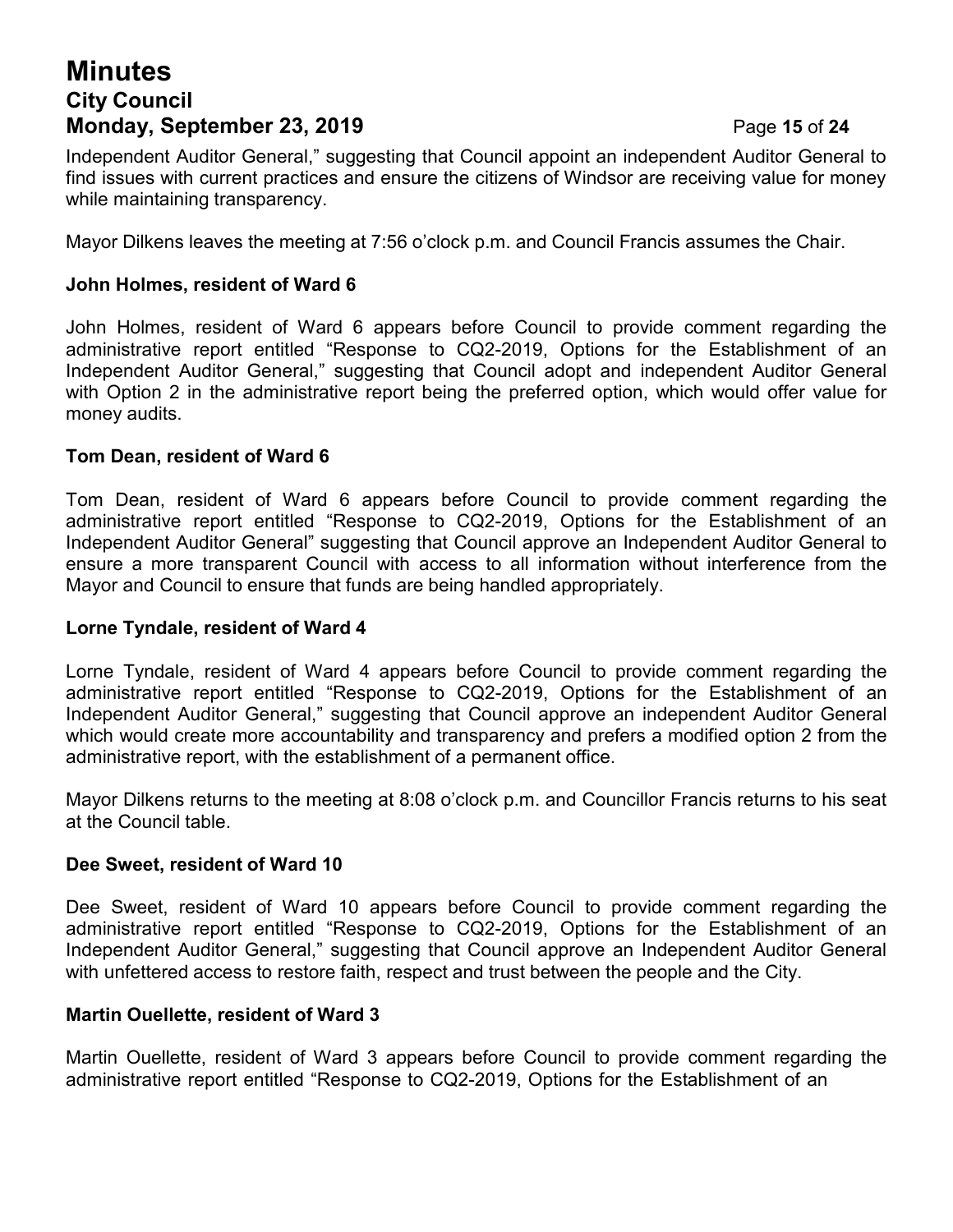# **Minutes City Council Monday, September 23, 2019** Page **16** of **24**

Independent Auditor General," suggesting that Council approve an independent Auditor General to ensure fiscal responsibility and less waste of taxpayers' money.

#### **Howard Weeks, resident of Ward 4**

Howard Weeks, resident of Ward 4 appears before Council to provide comment regarding the administrative report entitled "Response to CQ2-2019, Options for the Establishment of an Independent Auditor General," suggesting that there is crumbling infrastructure and social problems in the Community, that the revenue stream may not being managed as efficiently as possible, and the City may be able to find financial efficiencies if an independent Auditor General is appointed.

#### **Raymond Hoang, resident of Ward 7**

Raymond Hoang, resident of Ward 7 appears before Council to provide comment regarding the administrative report entitled "Response to CQ2-2019, Options for the Establishment of an Independent Auditor General," suggesting that the option approved an outsourced Independent Auditor General office based on the Markham model should be adopted.

#### **Christopher O'Connor, Partner; and Suk Bedi, Director, Risk Assurance Services, PricewaterhouseCoopers LLP**

Christopher O'Connor, Partner; and Suk Bedi, Director, Risk Assurance Services, PricewaterhouseCoopers LLP appear before Council and are available for questions regarding the administrative report entitled "Response to CQ2-2019, Options for the Establishment of an Independent Auditor General."

Moved by: Councillor Morrison Seconded by: Councillor Bortolin

Decision Number: CR485/2019

That the report of administration dated August 22, 2019 entitled "Response to CQ2-2019, Options for the Establishment of an Independent Auditor General," **BE RECEIVED**; and further,

That City Council **APPROVE** the implementation of an Independent Auditor General with direct reporting to the Corporate Services Standing Committee of City Council; and,

That City Council **ADOPT** Option 1 in the administrative report which utilizes a fully outsourced Auditor General's Office and appoint a designated person as the Auditor General being Christopher O'Conner, Partner, PricewaterhouseCoopers LLP (Pwc); and,

That Administration **ASSIST** Council by negotiating with PwC on integrating this function into their current contract; and further,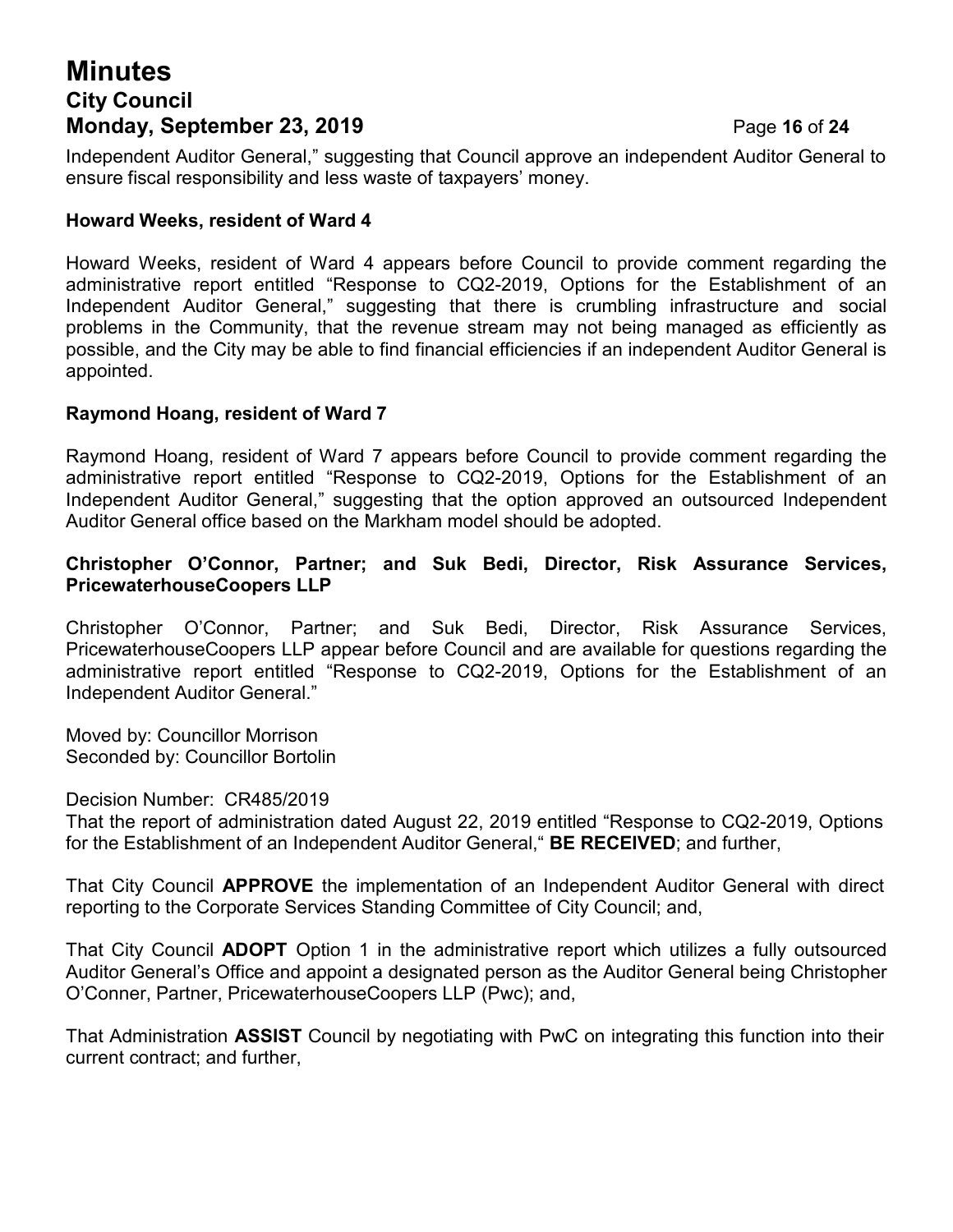# **Minutes City Council Monday, September 23, 2019 Page 17 of 24**

That Administration **BE AUTHORIZED** to negotiate with PwC on extending their current contract for a further 5 year term; and,

That a clause **BE ADDED** to the agreement, whereby if Council at any time deems the service provider's performance as unacceptable, that Council may terminate the relationship by giving 120 days written notice without penalty.

At the request of Councillor Morrison, a recorded vote is taken. Aye Votes: Coucillors Francis, Costante, Bortolin, Holt, Sleiman, Gignac, Kusmierczyk, Kaschak, McKenzie, Morrison, Mayor Dilkens. Nay Votes: None. Absent: None. Abstain: None. **Carried** 

> Report Number: C 153/2019 Clerk's File: GM2019

## **12. CONSIDERATION OF COMMITTEE REPORTS**

## **12.1. (i) Report of the Special In-Camera meeting or other Committee as may be held prior to Council**

Moved by: Councillor McKenzie Seconded by: Councillor Morrison

Decision Number: CR488/2019

That the report of the In Camera meeting held September 23, 2019 **BE ADOPTED** as presented. Carried.

# **13. BY-LAWS (First and Second Reading)**

Moved by: Councillor Sleiman Seconded by: Councillor Bortolin

That the following By-laws No. 107-2019 through 109-2019 (inclusive) be introduced and read a first and second time:

**107-2019** A BY-LAW TO FURTHER AMEND BY-LAW NUMBER 8600 CITED AS THE "CITY OF WINDSOR ZONING BY-LAW", authorized by CR216/2019, adopted May 6, 2019.

**108-2019** A BY-LAW TO FURTHER AMEND BY-LAW 188-2000, BEING A BY-LAW TO APPOINT PROVINCIAL OFFENCES OFFICERS FOR THE CORPORATION OF THE CITY OF WINDSOR, authorized by BL 98-2011, adopted June 7, 2011.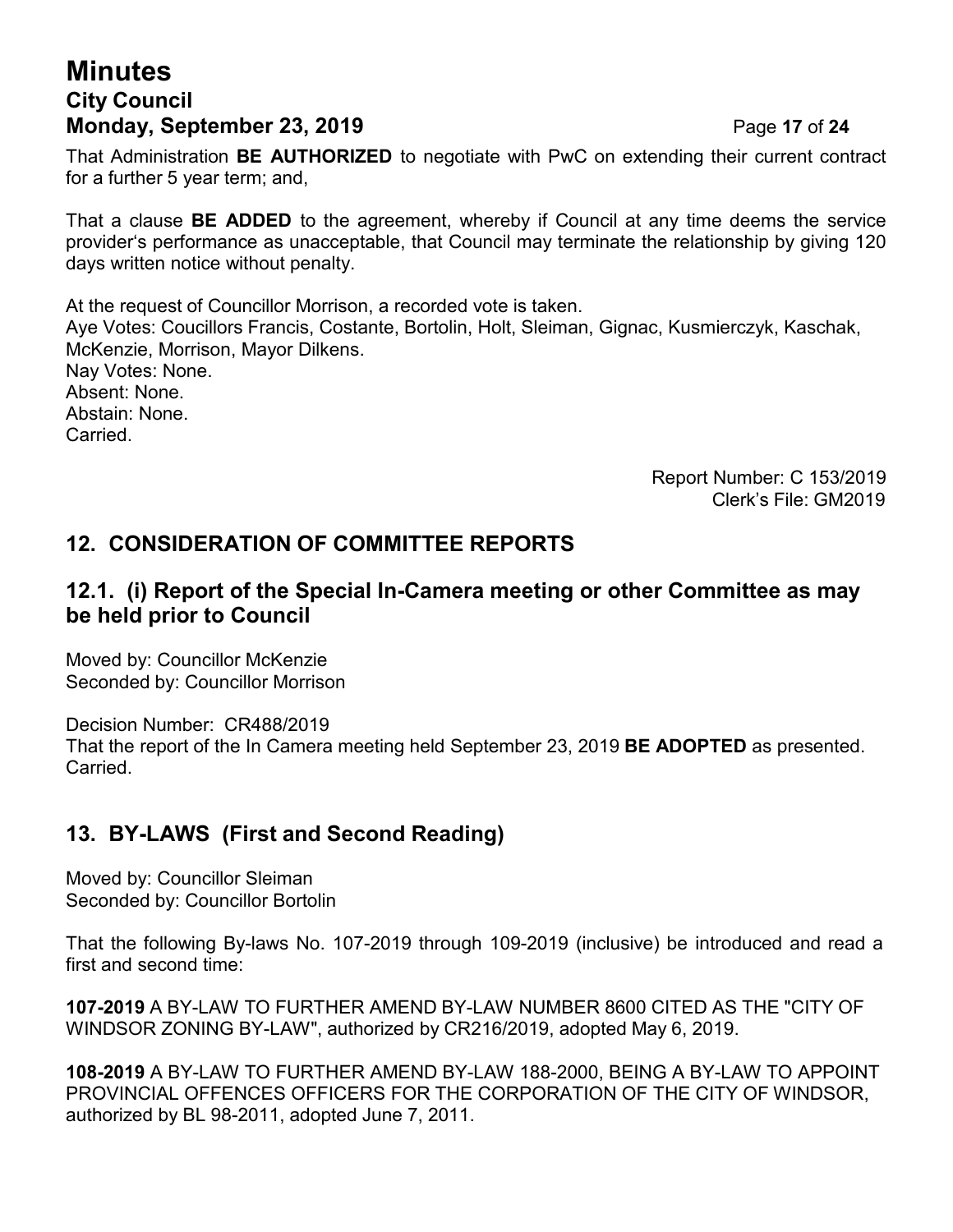# **Minutes**

## **City Council Monday, September 23, 2019** Page **18** of **24**

**109-2019** A BY-LAW TO CONFIRM PROCEEDINGS OF THE COUNCIL OF THE CORPORATION OF THE CITY OF WINDSOR AT ITS MEETING HELD ON THE TWENTY THIRD DAY OF SEPTEMBER, 2019. **Carried** 

# **14. MOVE BACK INTO FORMAL SESSION**

Moved by: Councillor Costante Seconded by: Councillor Francis

That the Committee of the Whole does now rise and report to Council respecting the business items considered by the Committee:

- 1) Communication Items (as presented)
- 2) Consent Agenda (as amended)
- 3) Items Deferred Items Referred
- 4) Consideration of the Balance of Business Items (as amended)
- 5) Committee Reports (as presented)
- 6) By-laws given first and second readings (as presented)

Carried.

# **15. NOTICES OF MOTION**

Councillor Holt gives notice that he intends to introduce the following motion for consideration at the October 7, 2019 meeting of Council:

That council RECEIVE the full Corporate Asset Management Plan (dated July 16, 2019) presentation, as previously prepared by administration, at the November 25, 2019 Corporate Services Standing Committee meeting.

# **16. THIRD AND FINAL READING OF THE BY-LAWS**

Moved by: Councillor Gignac Seconded by: Councillor Holt

That the following By-laws No. 107-2019 through 109-2019 (inclusive), having been read a first and second time be now read a third time and finally passed and that the Mayor and Clerk **BE AUTHORIZED** to sign and seal the same notwithstanding any contrary provision of the Council. Carried.

# **17. PETITIONS**

None presented.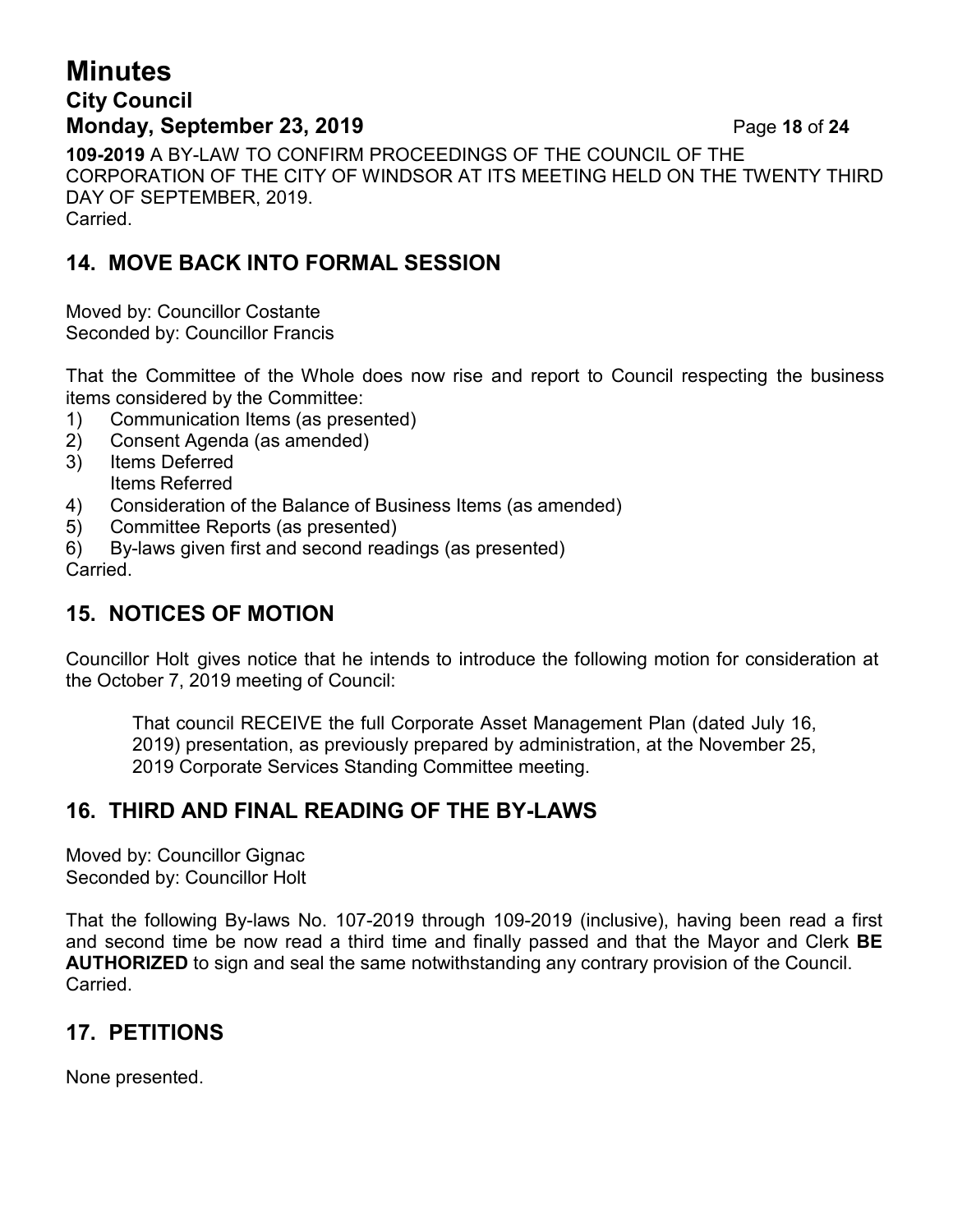# **Minutes City Council Monday, September 23, 2019 Page 19 of 24 18. QUESTION PERIOD**

# **18.1. CQ 27-2019**

Moved by: Councillor McKenzie Seconded by: Councillor Morrison

Decision Number: CR489/2019

That the following Council Question by Councillor Bortolin **BE APPROVED,** and that Administration **BE DIRECTED** to proceed with the necessary actions to respond to the Council Question in the form of a written report, consistent with Council's instructions, and in accordance with Section 17.1 of the Procedure By-law 98-2011:

## CQ 27-2019:

#### **Assigned to City Planner**

Asks administration report back on potential incentives that can be offered to encourage the investment in affordable housing, including but not limited to, a community-wide CIP specific to housing and a consideration given to DC waivers.

Carried.

Clerk's File: GH/6905

## **18.2. CQ 28-2019**

Moved by: Councillor McKenzie Seconded by: Councillor Morrison

## Decision Number: CR490/2019

That the following Council Question by Councillor Francis **BE APPROVED,** and that Administration **BE DIRECTED** to proceed with the necessary actions to respond to the Council Question in the form of a written report, consistent with Council's instructions, and in accordance with Section 17.1 of the Procedure By-law 98-2011:

CQ 28-2019:

## **Assigned to Corporate Leader, Parks, Recreation, Culture & Facilities**

Asks that Administration please report back on the ramifications, if any other municipalities shipping their Canadian geese to our region, (i.e. Jack Minor Reserve)? Also would it make sense for the City of Windsor to ship Canadian geese to the reserve as well? Would it limit our current population of geese or not?

Carried.

Clerk's File: MHS/9496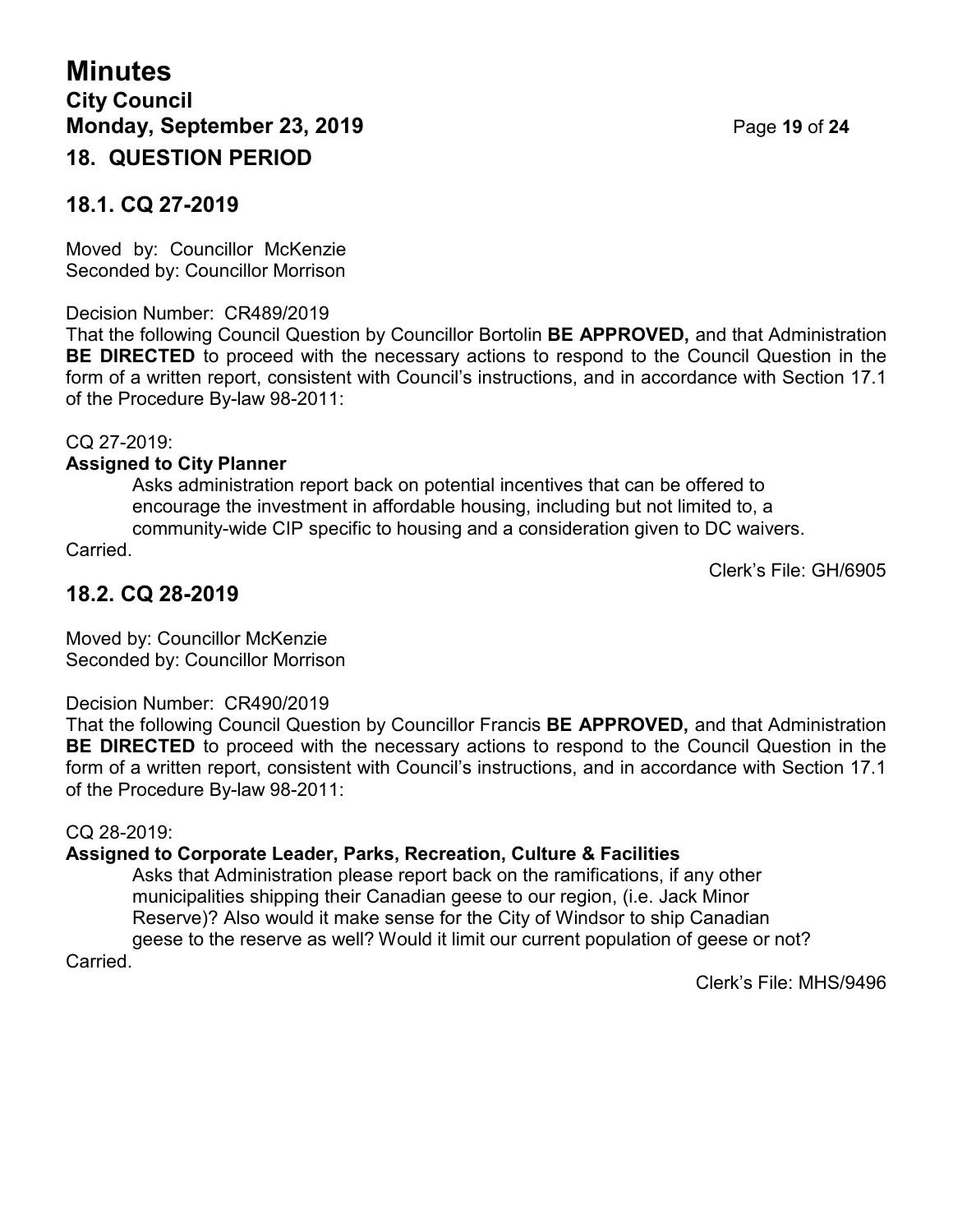# **Minutes City Council Monday, September 23, 2019 Page 20 of 24 18.3. CQ 29-2019**

Moved by: Councillor McKenzie Seconded by: Councillor Morrison

Decision Number: CR491/2019

That the following Council Question by Councillor Francis **BE APPROVED,** and that Administration **BE DIRECTED** to proceed with the necessary actions to respond to the Council Question in the form of a written report, consistent with Council's instructions, and in accordance with Section 17.1 of the Procedure By-law 98-2011:

CQ 29-2019:

## **Assigned to Community Development & Health Commissioner**

Asks administration to please provide a summary report pertaining to all poverty reduction initiatives implemented since 2010, including any relevant measurables to indicate effectiveness? And that this report be presented to council prior to the end of 2019.

Carried.

Clerk's File: SS/10488

# **21. ADJOURNMENT**

Moved by: Councillor Sleiman Seconded by: Councillor Bortolin

That this Council meeting stand adjourned until the next regular meeting of Council or at the call of the Mayor. Carried.

Accordingly, the meeting is adjourned at 9:48 o'clock p.m.

Mayor

**City Clerk**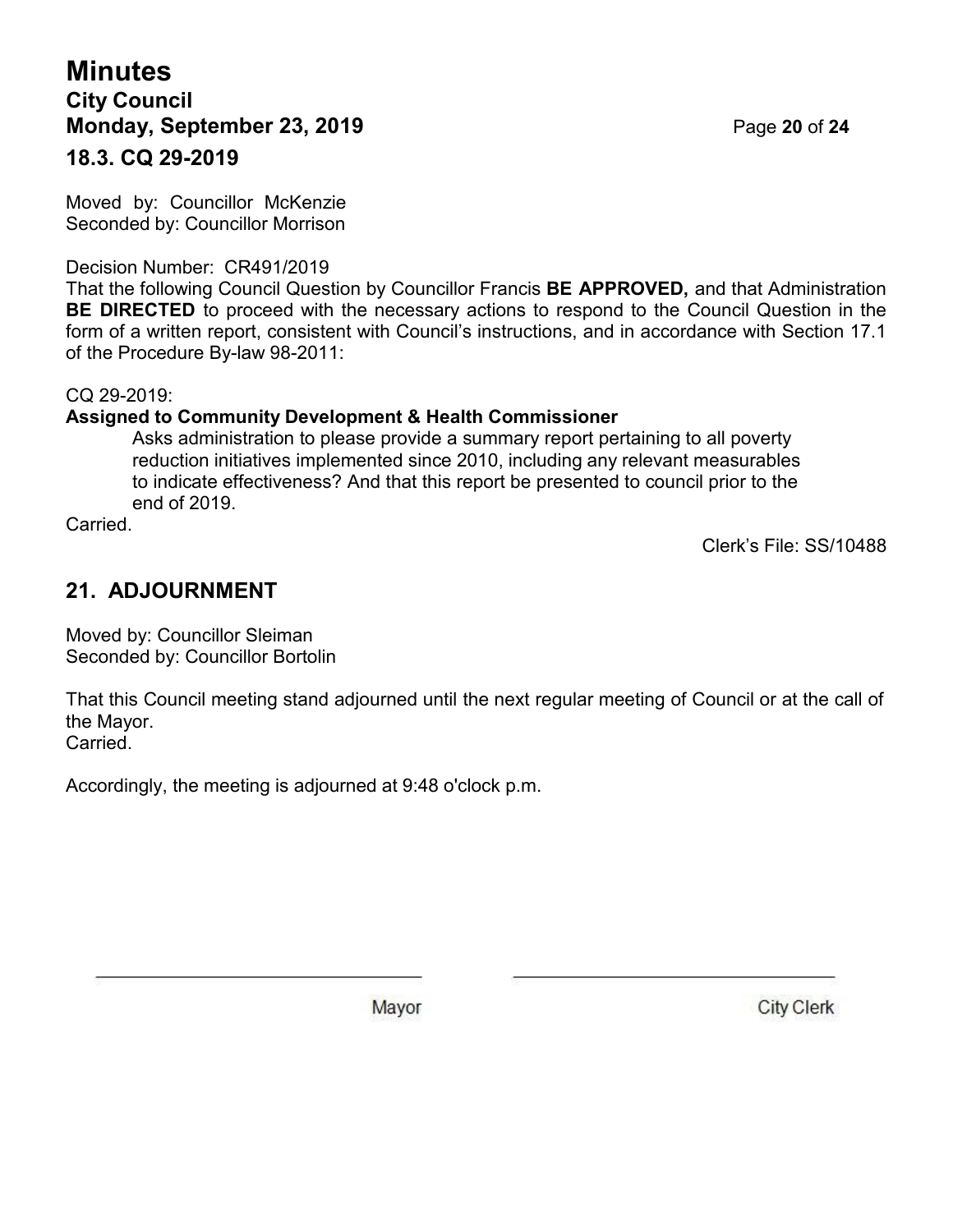# **Minutes**

**City Council Monday, September 23, 2019** Page **21** of **24**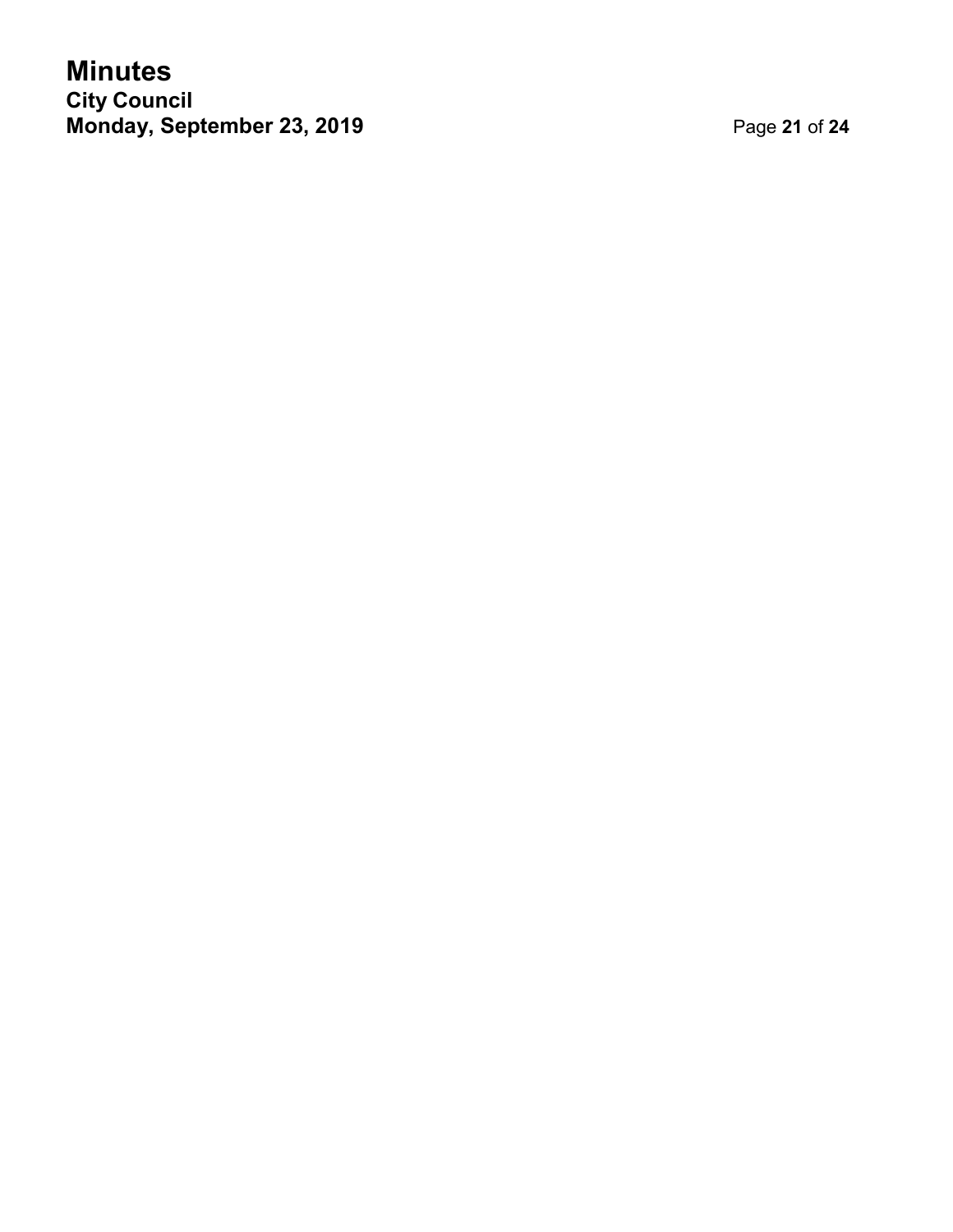# **Minutes City Council Monday, September 23, 2019 Page 22 of 24**

Adopted by Council at its meeting held September 23, 2019(CR 488/2019) SV/bm

### **SPECIAL MEETING OF COUNCIL – IN CAMERA September 23, 2019**

#### **Meeting called to order at: 5:32 p.m.**

#### **Members in Attendance:**

Mayor D. Dilkens Councillor F. Francis Councillor F. Costante Councillor C. Holt Councillor R. Bortolin Councillor G. Kaschak Councillor J. Gignac Councillor K. McKenzie Councillor J. Morrison Councillor E. Sleiman Councillor I. Kusmierczyk

#### **Also in attendance:**

O. Colucci, Chief Administrative Officer J. Payne, Community Development and Health Commissioner and Corporate Leader Social Development, Health, Recreation and Culture M. Winterton, City Engineer and Corporate Leader Environmental Protection and **Transportation** S. Vlachodimos, Deputy Clerk J. Mancina, Chief Financial Officer/City Treasurer and Corporate Leader Finance and Technology S. Askin-Hager, City Solicitor and Corporate Leader Economic Development and Public Safety J. Wilson, Corporate Leader, Parks, Facilities, Recreation and Culture

**Verbal Motion is presented by Councillor Gignac, seconded by Councillor Kaschak, that Rule 3.3 (c) of the** *Procedure By-law, 98-2011,* **BE WAIVED to add the following Agenda items:**

**4. Personal Matter – about an identifiable individual.**

#### **Motion Carried.**

**Verbal Motion is presented by Councillor Gignac, seconded by Councillor Kaschak,**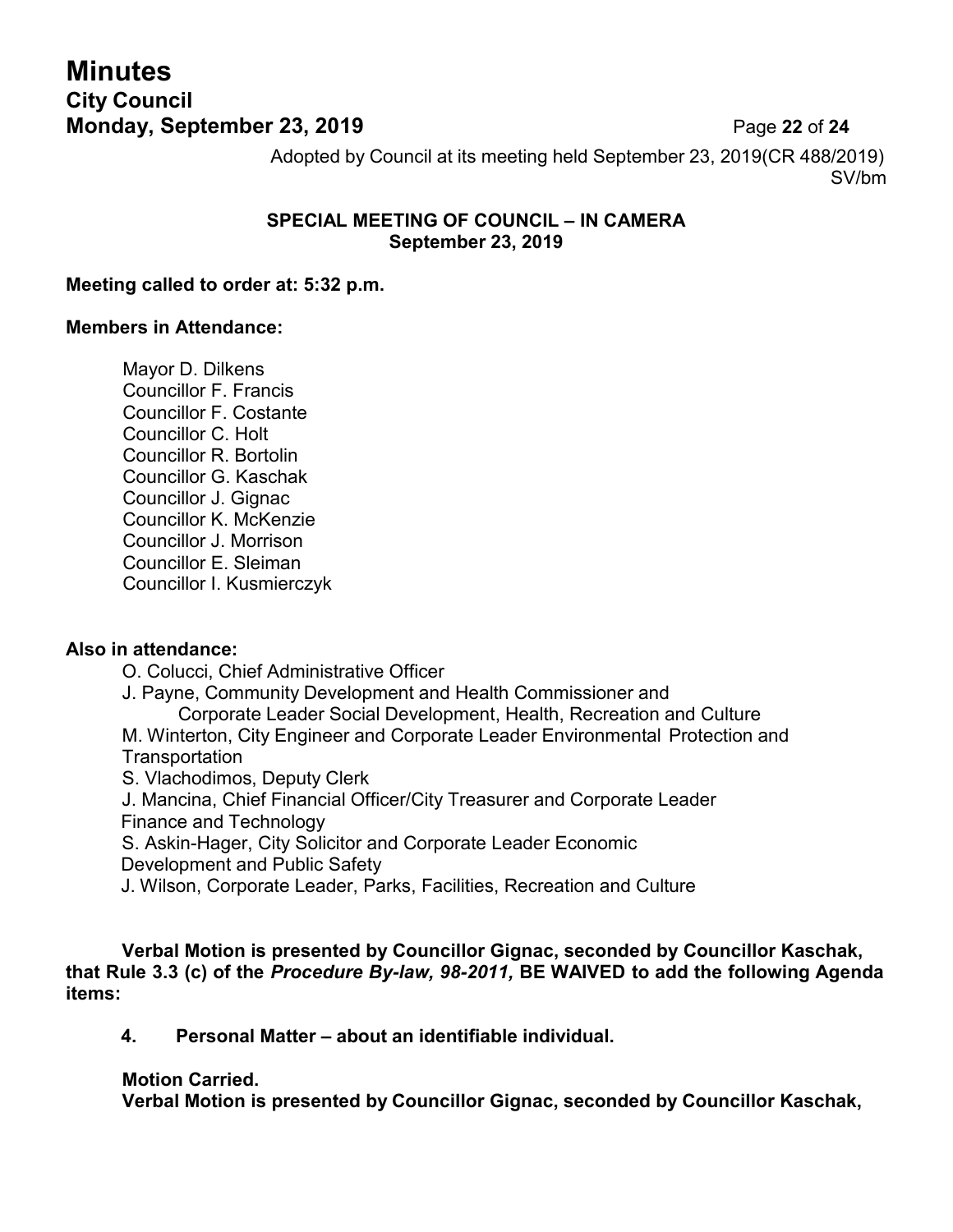# **Minutes City Council Monday, September 23, 2019 Page 23 of 24**

**to move in Camera for discussion of the following item(s), adding Item 4:**

| <u>Item</u><br><u>No.</u> | <b>Subject</b>                                                                              | <b>Section - Pursuant</b><br>to Municipal Act,<br>2001, as amended |
|---------------------------|---------------------------------------------------------------------------------------------|--------------------------------------------------------------------|
| 1.                        | Property matter – sale of land                                                              | 239(2)(c)                                                          |
| 2.                        | Property matter – sale of land                                                              | 239(2)(c)                                                          |
| 3.                        | Property matter – agreement amendment                                                       | 239(2)(c)                                                          |
|                           | Personal matter - about an identifiable<br>individual – verbal report – ADDED at<br>meeting | 239(2)(b)                                                          |

**Motion Carried.**

#### **Declarations of Pecuniary Interest:**

None disclosed.

**Discussion on the items of business. (Items 1, 2, 3 and 4)**

**All Administration leave the meeting at 5:38 p.m. except the Chief Administrative Officer and Deputy Clerk during discussion on Item 4.**

**Verbal Motion is presented by Councillor Francis, seconded by Councillor Holt, to move back into public session.**

**Motion Carried.**

**Moved by Councillor Bortolin, seconded by Councillor Costante, THAT the Clerk BE DIRECTED to transmit the recommendation(s) contained in the report(s) discussed at the In-Camera Council Meeting held September 23, 2019 directly to Council for consideration at the next Regular Meeting.**